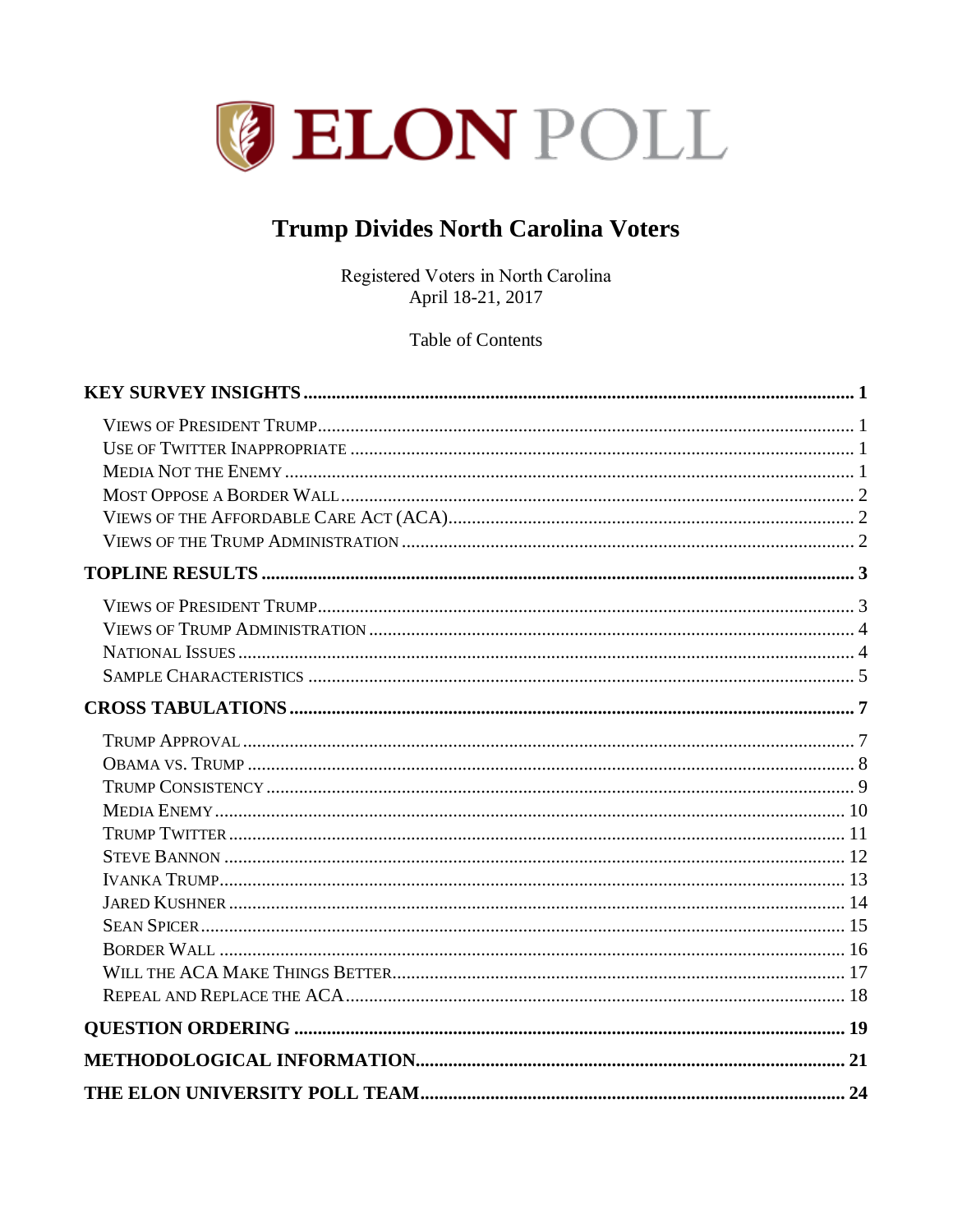

### <span id="page-1-0"></span>**Key Survey Insights**

The Elon University Poll conducted a live-caller, dual frame survey of 506 registered North Carolina voters, between April 18 and April 21, 2017. The results reported below have a margin of error of +/- 4.36 percentage points.

### <span id="page-1-1"></span>**Views of President Trump**

In the 2016 presidential election, Donald Trump won 49.9% of the vote in the state of North Carolina. Now, just under 100 days into his presidency, we find that 41.6% of North Carolinians approve of how Trump is handling his job as president. North Carolina voters' approval of Trump tracks closely with a concurrent Washington Post-ABC poll,<sup>1</sup> which shows his approval rating at 42% nationwide. North Carolina voters are somewhat less likely than the nation to express outright disapproval of President Trump; 50.5% disapprove of his handling of the job, while 53% of Americans hold this view.

When asked to compare how President Trump is handling the job to how President Obama handled it, 39% said President Trump was doing better, 49% said he was doing worse, and 9% said he was doing about the same. Responses to this question appear to be largely motivated by partisanship; 87% of Republican voters believe he is doing better than Obama, and 90% of Democrats believe he is doing worse.

Most North Carolina voters, 56%, believe President Trump's actions have been consistent with his campaign promises, and 38% believe his actions have been inconsistent. Even among Democrats, 29% believe President Trump has kept his promises. Only 7% of Republicans indicated that they believe his actions have been inconsistent with what he pledged to do during the 2016 presidential election.

### <span id="page-1-2"></span>**Use of Twitter Inappropriate**

A strong majority of North Carolina voters, 73% believe President Trump's use of Twitter has been inappropriate. As one might expect, 94% of Democrats believe Trump's use of Twitter is inappropriate. However, 50% of Republicans said his use of Twitter was inappropriate, even though 88% of Republicans approve of Trump's handling of his job as president.

There were striking generational differences in views of President Trump's use of Twitter. Millennials, North Carolina voters ages 18-36, were the most likely to disapprove of President Trump's use of Twitter, with 81% saying it's inappropriate. In comparison, 71% of Generation X-ers (ages 37-52), 72% of Baby Boomers (ages 53-72), and only 56% of the Silent Generation (ages 73+) held this view.

### <span id="page-1-3"></span>**Media Not the Enemy**

 $\overline{a}$ 

In February 2017, President Trump tweeted "The FAKE NEWS media (failing @nytimes, @NBCNews, @ABC, @CBS, @CNN) is not my enemy, it is the enemy of the American People!" Most North Carolinians, 55%, disagree with this statement, while 39% agree. Among Republican voters, who largely support the president, 19% said they disagree that the media is the enemy.

<sup>1</sup> [https://www.washingtonpost.com/page/2010-2019/WashingtonPost/2017/04/23/National-](https://www.washingtonpost.com/page/2010-2019/WashingtonPost/2017/04/23/National-Politics/Polling/release_466.xml?tid=a_inl)[Politics/Polling/release\\_466.xml?tid=a\\_inl](https://www.washingtonpost.com/page/2010-2019/WashingtonPost/2017/04/23/National-Politics/Polling/release_466.xml?tid=a_inl)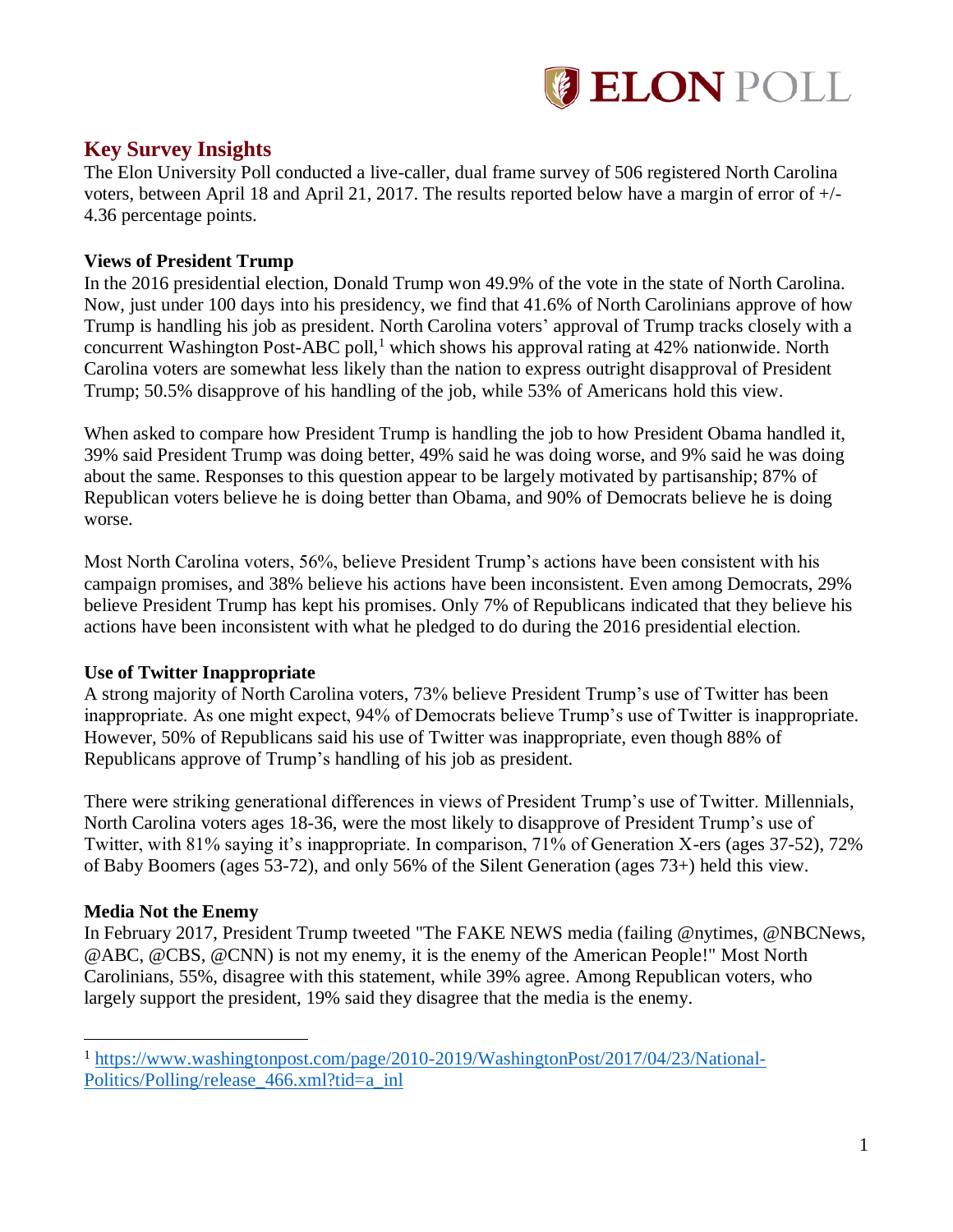

Among Democrats, 90% disagreed with this statement. There were marked race and gender gaps in views on this issue; 46% of white respondents agreed with President Trump's statement, but only 18% of black respondents did, and, 45% of men agreed, but only 34% of women.

### <span id="page-2-0"></span>**Most Oppose a Border Wall**

59% of North Carolina voters oppose building a wall along the entire border with Mexico. Even though this was one of President Trump's most prominent campaign promises, 15% of Republicans, and 64% of Independents oppose this action. As one might expect, 92% of Democrats oppose the wall.

### <span id="page-2-1"></span>**Views of the Affordable Care Act (ACA)**

A plurality, 44%, of North Carolina voters believe the ACA will make things worse for the healthcare situation in the state, while only 32% think it will make things better, and 17% think it won't make much difference in the long run. Only 63% of Democrats think the ACA will definitely make things better in the state.

During the campaign, President Trump and Republican members of Congress pledged to repeal and replace the Affordable Care Act (ACA), however, in March, a proposed replacement bill failed to pass. Most North Carolina voters, 50%, think President Trump and Congress should move on to other issues, 44% believe they should continue to try to pass a healthcare bill to replace the ACA, and 5% weren't sure of how they should proceed. 84% of Republicans think President Trump and Congress should continue to try to pass a healthcare bill, while 53% of Independents and 86% of Democrats think they should move on to other issues.

#### <span id="page-2-2"></span>**Views of the Trump Administration**

In addition to asking North Carolina voters about their opinions of President Trump and his proposed policies, we asked whether they held favorable or unfavorable impressions of various members of his administration: Steve Bannon, Ivanka Trump, Jared Kushner, and Sean Spicer.

48% of North Carolina voters were not familiar with Steve Bannon, who currently serves as White House Chief Strategist, and was previously the Executive Chair of Breitbart News. Only 11% of North Carolina voters said they had a favorable opinion of Bannon, while 40% held an unfavorable opinion.

Ivanka Trump, the daughter of the president who is also serving as an assistant to the president, holds much higher favorability ratings among North Carolina voters. 47% held favorable opinions of her, while 32% held unfavorable opinions, and 21% weren't sure. Her husband Jared Kushner, a senior advisor to President Trump, was less well-known; 51% did not know if they held favorable or unfavorable views of him, while 20% held favorable views, and 28% held unfavorable views.

Sean Spicer, the White House press secretary and one of the more public members of the administration, had the highest unfavorable ratings of this group. 44% of North Carolina voters held unfavorable views of Spicer, 25% held favorable views, and 30% weren't sure.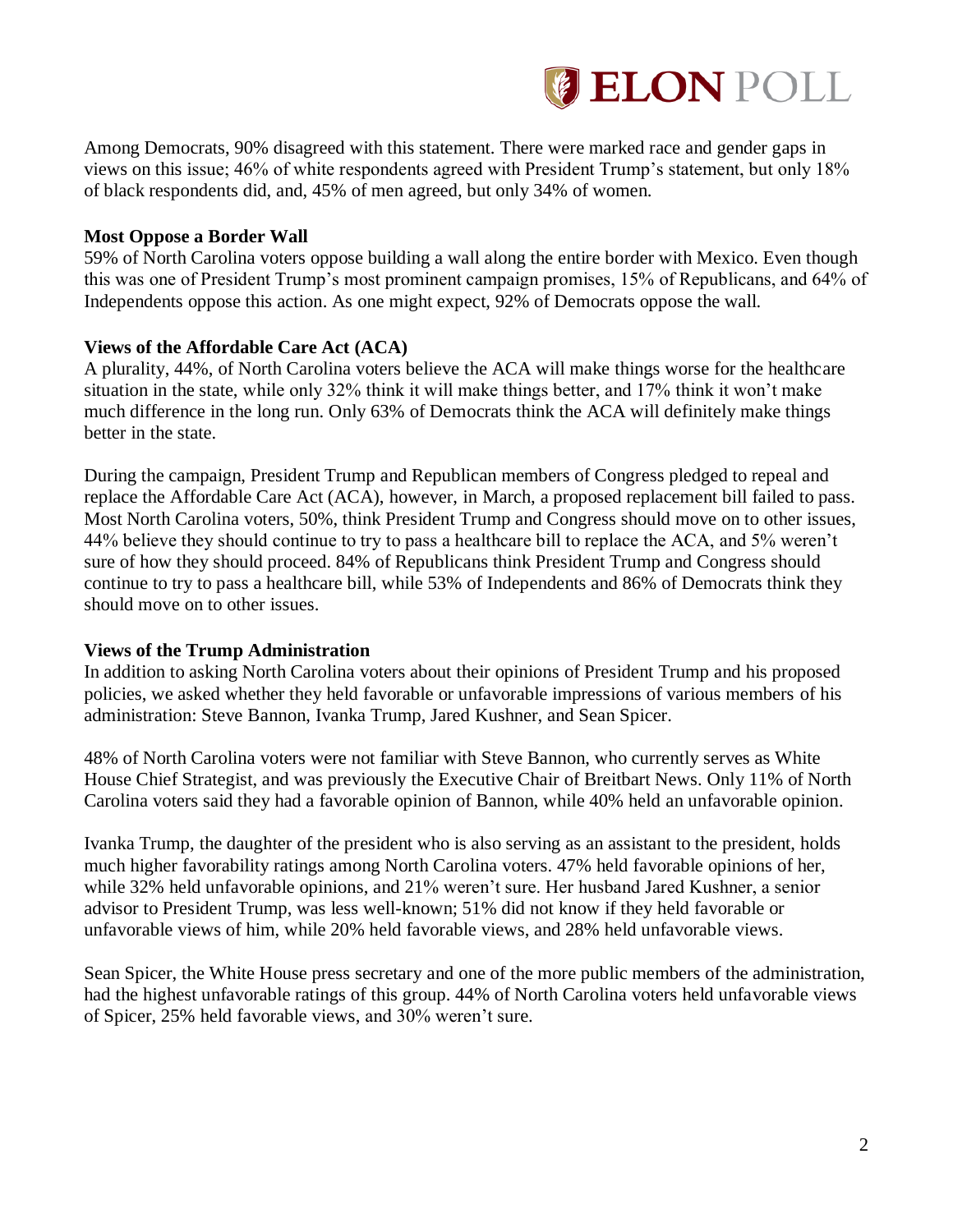

## <span id="page-3-0"></span>**Topline Results**

### <span id="page-3-1"></span>**Views of President Trump**

| Do you [approve] or [disapprove] of the way Donald Trump is handling his job as president? |  |  |
|--------------------------------------------------------------------------------------------|--|--|
|                                                                                            |  |  |
|                                                                                            |  |  |
|                                                                                            |  |  |
|                                                                                            |  |  |
|                                                                                            |  |  |

Do you think Donald Trump is handling his job as president [better], [worse], or about the same as Barack Obama did?

Overall, do you think President Trump's actions so far have been consistent with his campaign promises?

President Trump has said journalists and the media are the enemy of the American people. Do you [agree] or [disagree]?

<span id="page-3-2"></span>Do you think the way President Trump uses Twitter is [appropriate] or [inappropriate]? Appropriate ....................................................89....................17.60% Inappropriate ..................................................368..................72.70% Other/it depends (volunteered) ......................19....................3.80% Don't know (volunteered)..............................25....................4.90% Refused (volunteered)....................................5......................1.00% N= ..................................................................506..................100.00%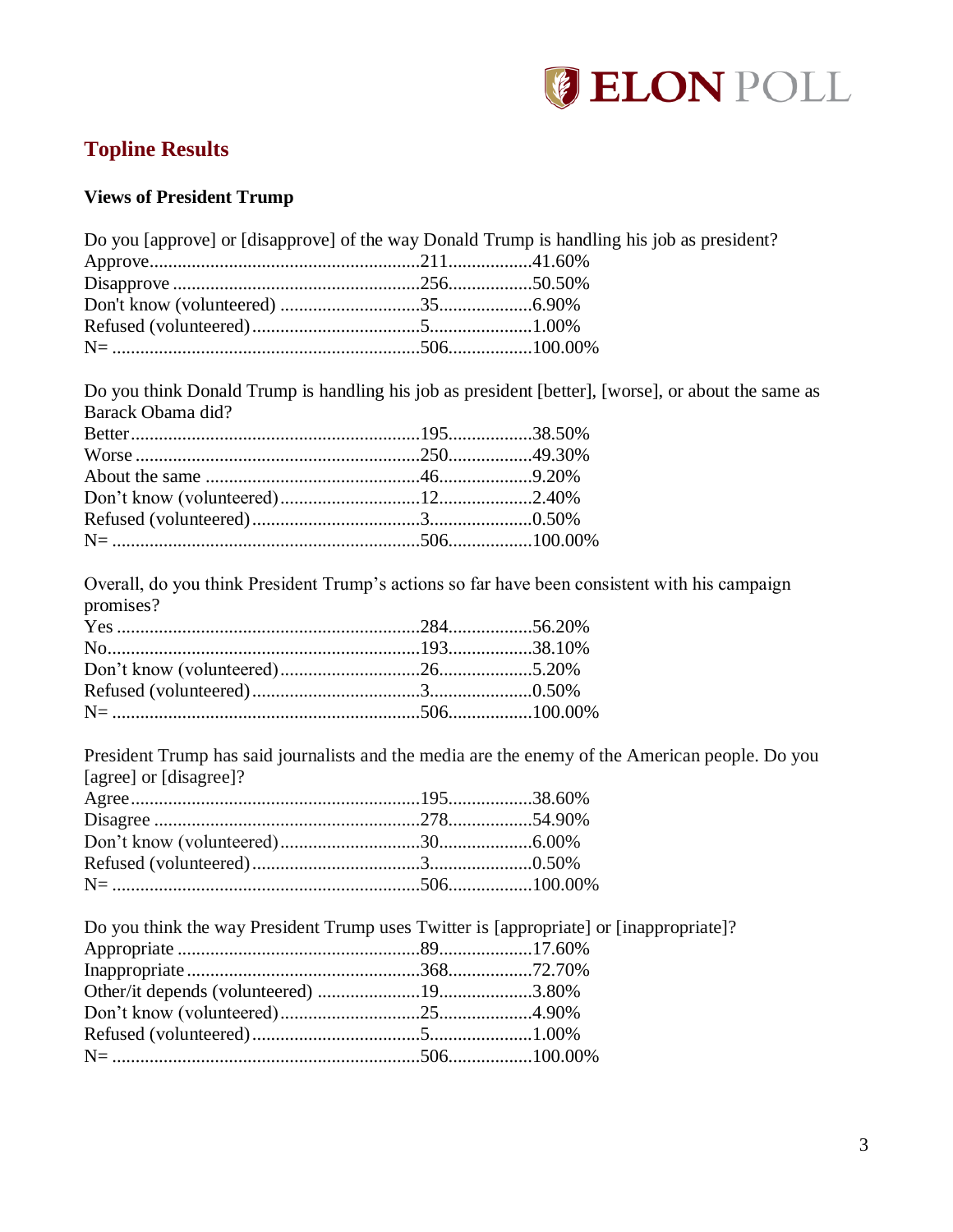

### **Views of Trump Administration**

We'd like to get your overall opinion of some people in the news. Please indicate if you have a favorable or unfavorable opinion of these people—or if you have never heard much about them.

| <b>Steve Bannon</b>  |  |
|----------------------|--|
|                      |  |
|                      |  |
|                      |  |
|                      |  |
|                      |  |
|                      |  |
| Ivanka Trump         |  |
|                      |  |
|                      |  |
|                      |  |
|                      |  |
|                      |  |
|                      |  |
| <b>Jared Kushner</b> |  |
|                      |  |
|                      |  |
|                      |  |
|                      |  |
|                      |  |
|                      |  |
| Sean Spicer          |  |
|                      |  |
|                      |  |
|                      |  |
|                      |  |
|                      |  |

### <span id="page-4-0"></span>**National Issues**

I'd now like to ask you a few questions about issues in the state and the nation.

All in all, would you [support] or [oppose] building a wall along the entire border with Mexico? Support...........................................................178..................35.30% Oppose ...........................................................298..................59.00% Other/it depends (volunteered) ......................19....................3.80% Don't know (volunteered)..............................7......................1.40% Refused (volunteered)....................................3......................0.50% N= ..................................................................506..................100.00%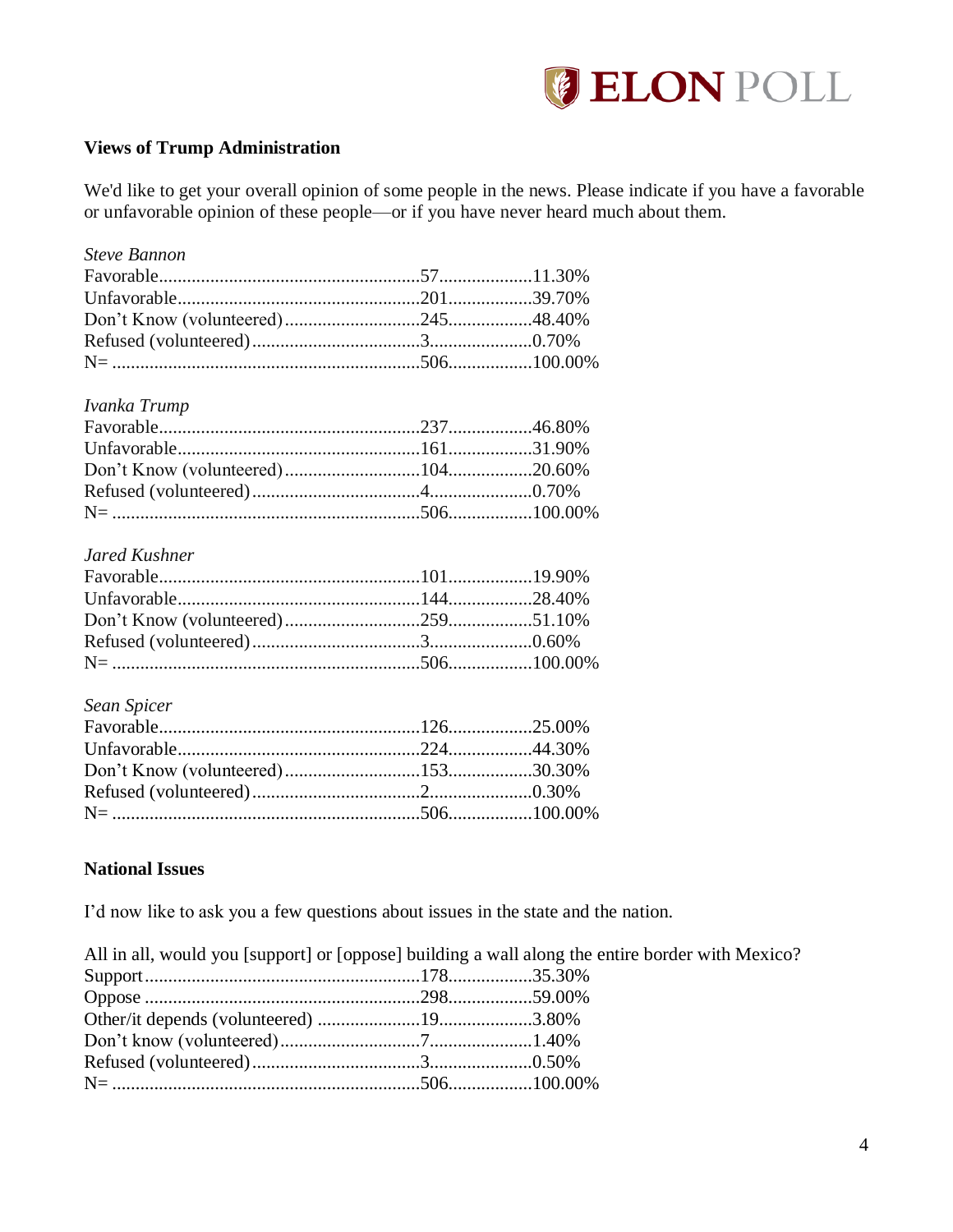

In the long run, how do you think the Affordable Care Act, often referred to as Obamacare, will affect the healthcare situation in North Carolina as a whole: will it make things [better], [worse], or will it not make much of a difference?

Should President Trump and Congress continue to try to pass a health care bill to repeal and replace the Affordable Care Act, or should they move on to other issues?

| Continue to try to pass a health care bill22344.10% |  |
|-----------------------------------------------------|--|
|                                                     |  |
|                                                     |  |
|                                                     |  |
|                                                     |  |

### <span id="page-5-0"></span>**Sample Characteristics**

*Party Identification<sup>2</sup>*

### *Registered Party ID (from Voter File)*

#### *Ideology*

 $\overline{a}$ 

When it comes to politics, do you usually think of yourself as liberal, moderate, conservative, or haven't you thought much about this?

<sup>&</sup>lt;sup>2</sup> Self-reported party identification is used in the cross tabulations presented below. If they initially answered Independent, Something Else, or Don't Know, they were asked if they think of themselves as closer to the Republican or Democratic party.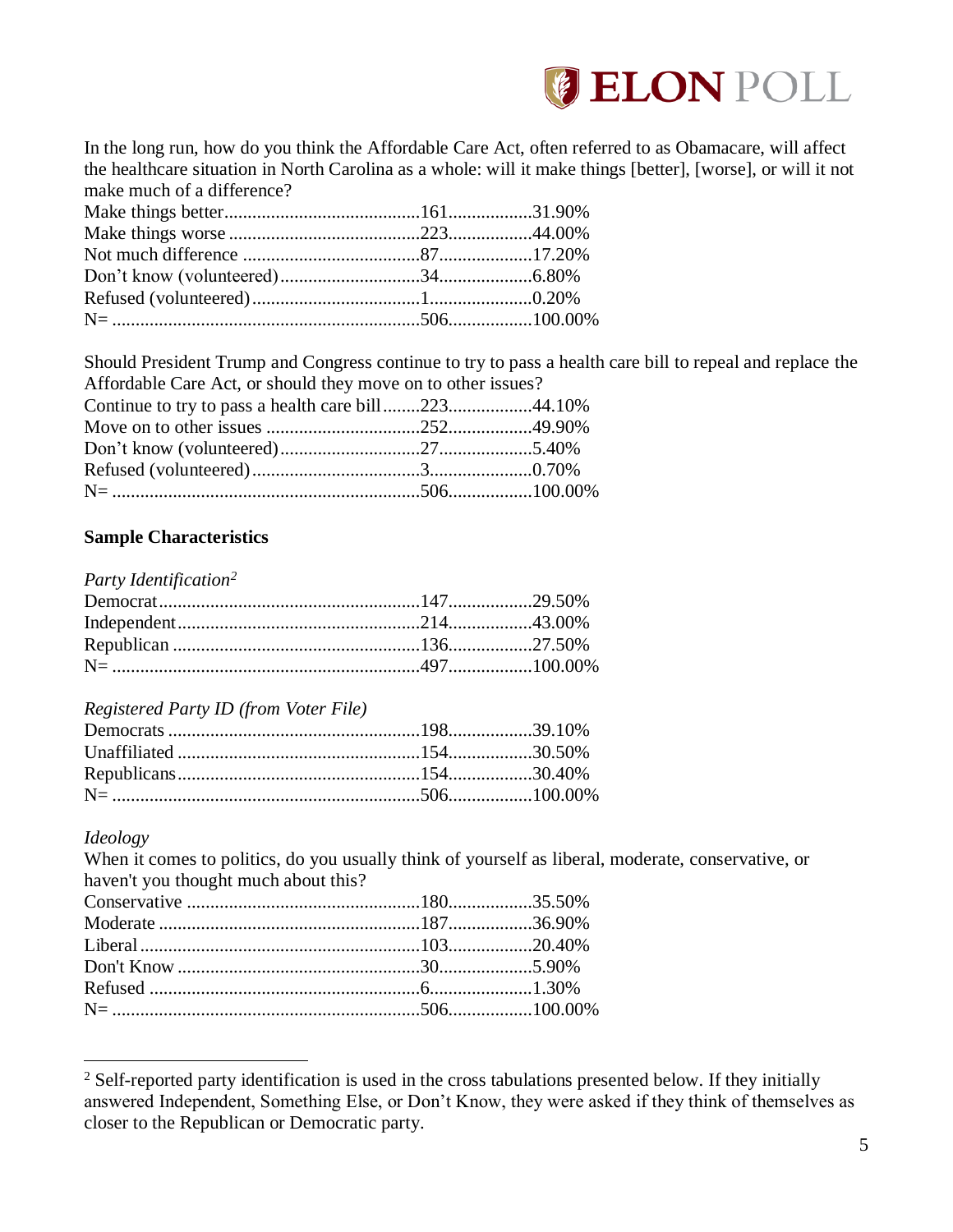

### Education

### $Age$

| Millenial (Born 1981 & after, ages 18-36) 155 30.60% |  |
|------------------------------------------------------|--|
|                                                      |  |
|                                                      |  |
|                                                      |  |
|                                                      |  |

### **Income**

### Race (from Voter File)

### Gender (from Voter File)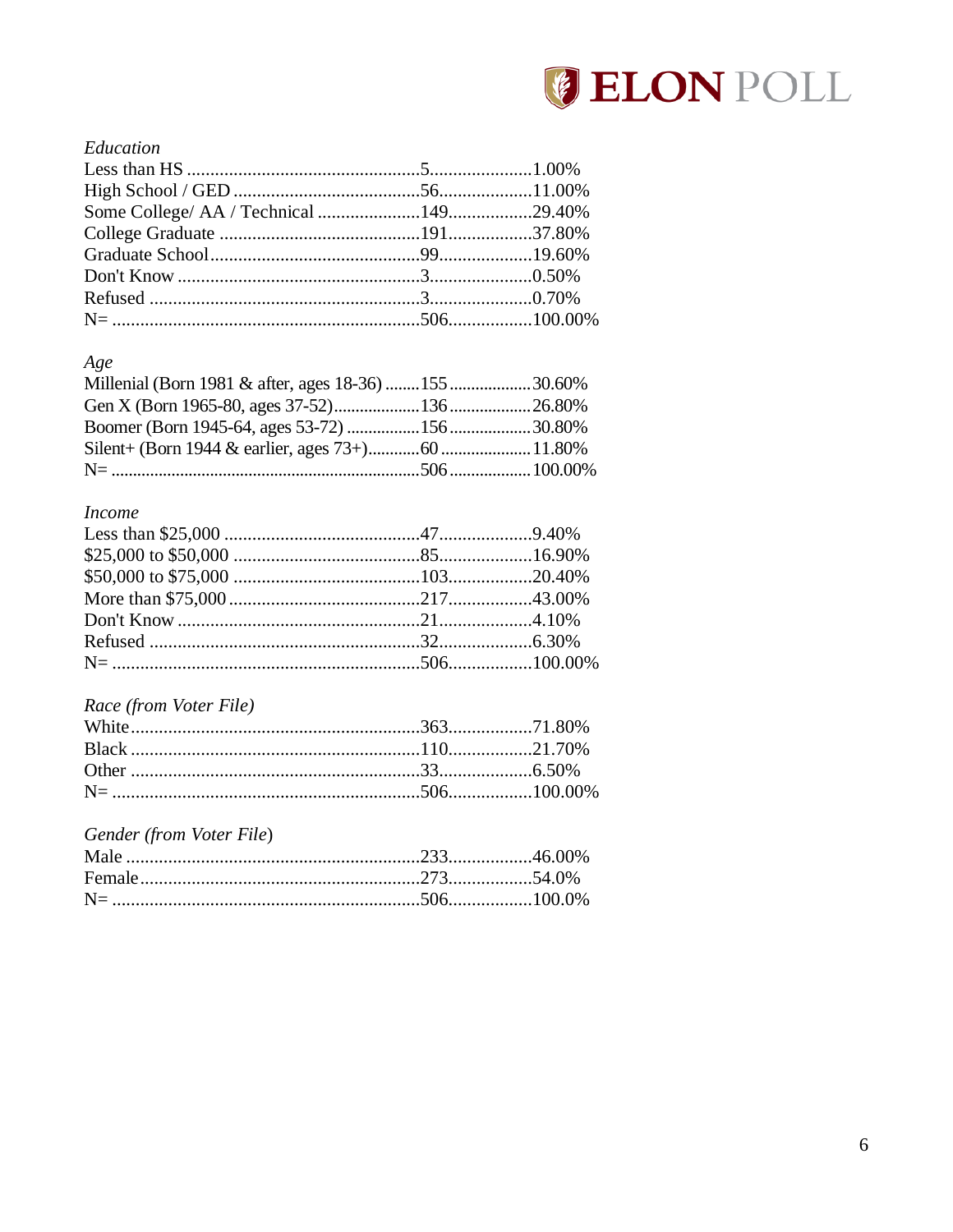

# <span id="page-7-0"></span>**Cross Tabulations**

### <span id="page-7-1"></span>**Trump Approval**

*Do you [approve] or [disapprove] of the way Donald Trump is handling his job as president?*

|              | Approve        | Disapprove | Don't know     | Refused          | Total |
|--------------|----------------|------------|----------------|------------------|-------|
|              | $\%$           | $\%$       | $\%$           | $\%$             | $\%$  |
| Democrats    | $\overline{7}$ | 87         | 5              | $\mathbf{1}$     | 100   |
| Independents | 38             | 54         | $\tau$         | $\mathbf{1}$     | 100   |
| Republicans  | 88             | 6          | $\tau$         | $\boldsymbol{0}$ | 100   |
| White        | 53             | 40         | $\tau$         | $\boldsymbol{0}$ | 100   |
| <b>Black</b> | 11             | 80         | $\tau$         | $\overline{2}$   | 100   |
| Other        | 22             | 69         | 5              | 5                | 100   |
| Male         | 46             | 46         | $\overline{7}$ | $\mathbf{1}$     | 100   |
| Female       | 38             | 54         | $\tau$         | $\mathbf{1}$     | 100   |
| Millennial   | 36             | 59         | 5              | $\boldsymbol{0}$ | 100   |
| Gen X        | 41             | 48         | $8\,$          | $\overline{2}$   | 100   |
| Boomer       | 43             | 49         | 6              | $\overline{2}$   | 100   |
| Silent+      | 52             | 38         | 10             | $\boldsymbol{0}$ | 100   |
| Total        | 42             | 51         | $\overline{7}$ | $\mathbf{1}$     | 100   |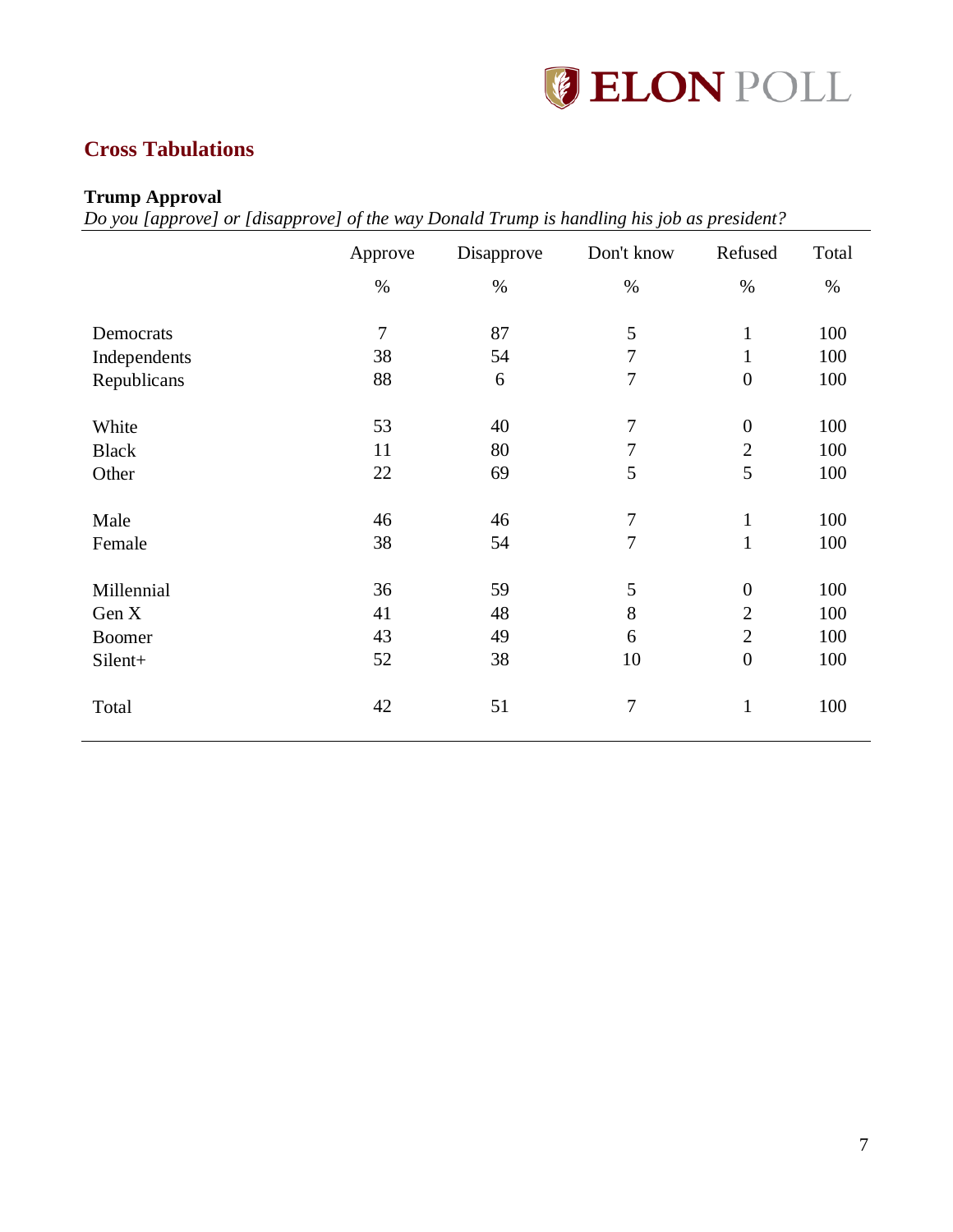

### <span id="page-8-0"></span>**Obama vs. Trump**

*Do you think Donald Trump is handling his job as president [better], [worse], or about the same as Barack Obama did?*

|               | <b>Better</b><br>$\%$ | Worse<br>$\%$  | About the same<br>$\%$ | Don't know<br>$\%$ | Refused<br>$\%$  | Total<br>$\%$ |
|---------------|-----------------------|----------------|------------------------|--------------------|------------------|---------------|
| Democrats     | 3                     | 90             | 3                      | 3                  | $\mathbf{1}$     | 100           |
| Independents  | 33                    | 51             | 15                     | $\mathbf{1}$       | $\overline{0}$   | 100           |
| Republicans   | 87                    | $\overline{4}$ | $\overline{7}$         | $\mathbf{1}$       | $\boldsymbol{0}$ | 100           |
| White         | 50                    | 38             | 9                      | $\overline{2}$     | $\boldsymbol{0}$ | 100           |
| <b>Black</b>  | 6                     | 83             | 8                      | $\mathbf{2}$       | $\overline{2}$   | 100           |
| Other         | 22                    | 60             | 13                     | 5                  | $\boldsymbol{0}$ | 100           |
| Male          | 44                    | 46             | 8                      | $\overline{2}$     | $\boldsymbol{0}$ | 100           |
| Female        | 34                    | 52             | 10                     | 3                  | $\mathbf{1}$     | 100           |
|               |                       |                |                        |                    |                  |               |
| Millennial    | 32                    | 54             | 12                     | $\overline{2}$     | $\boldsymbol{0}$ | 100           |
| Gen X         | 35                    | 49             | 12                     | $\overline{2}$     | $\mathbf{1}$     | 100           |
| <b>Boomer</b> | 43                    | 49             | 5                      | 3                  | $\mathbf{1}$     | 100           |
| Silent+       | 52                    | 38             | $\overline{7}$         | 3                  | $\boldsymbol{0}$ | 100           |
| Total         | 39                    | 49             | 9                      | $\overline{2}$     | $\mathbf{1}$     | 100           |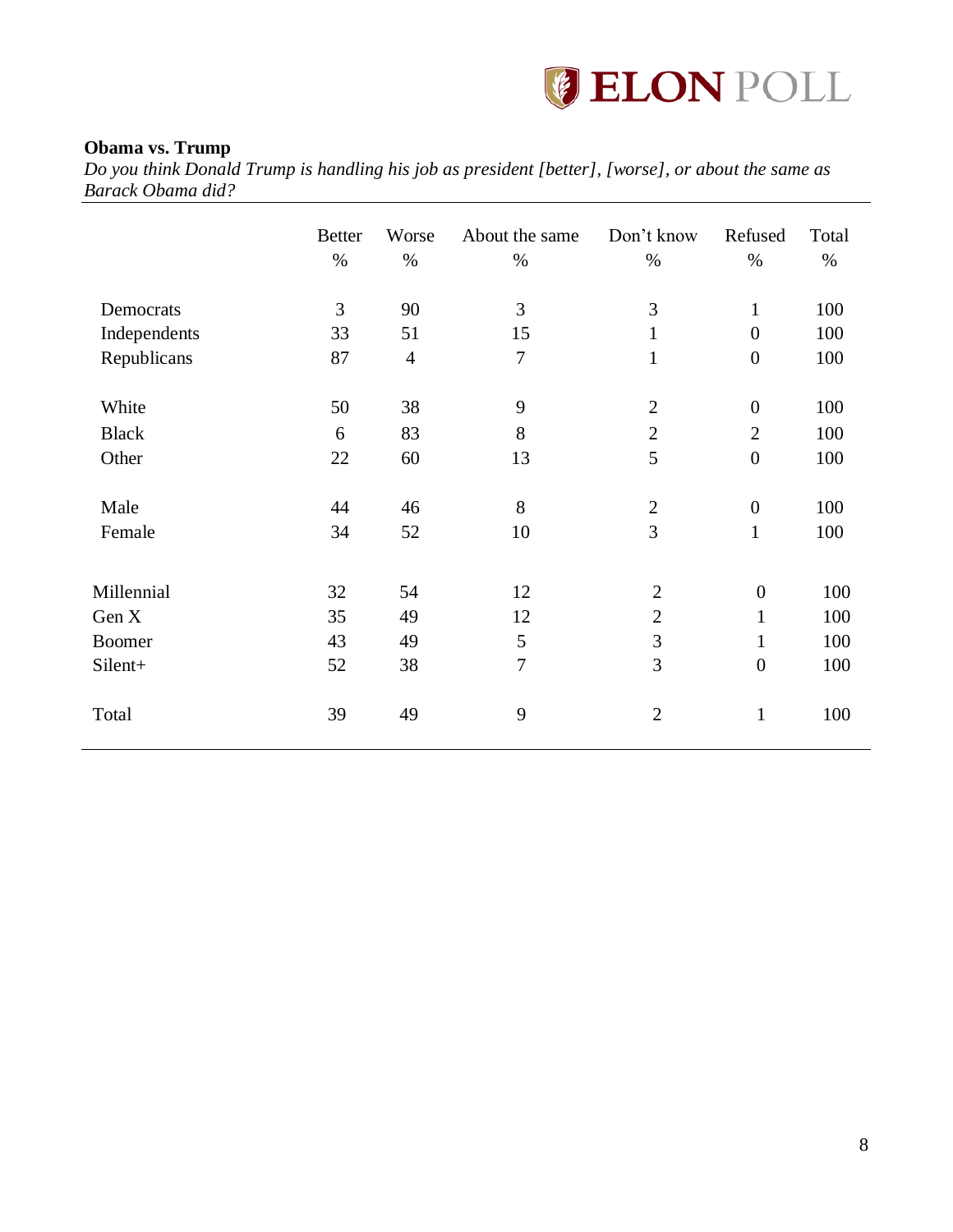

### <span id="page-9-0"></span>**Trump Consistency**

*Overall, do you think President Trump's actions so far have been consistent with his campaign promises?*

|               | Yes<br>$\%$ | N <sub>o</sub><br>$\%$ | Don't know<br>$\%$ | Refused<br>$\%$  | Total<br>$\%$ |
|---------------|-------------|------------------------|--------------------|------------------|---------------|
| Democrats     | 29          | 66                     | 5                  | $\mathbf{1}$     | 100           |
| Independents  | 56          | 40                     | $\overline{4}$     | $\overline{0}$   | 100           |
| Republicans   | 87          | $\overline{7}$         | 5                  | $\boldsymbol{0}$ | 100           |
| White         | 65          | 30                     | $\mathfrak{S}$     | $\overline{0}$   | 100           |
| <b>Black</b>  | 36          | 59                     | 3                  | $\overline{2}$   | 100           |
| Other         | 31          | 61                     | 8                  | $\boldsymbol{0}$ | 100           |
| Male          | 65          | 32                     | $\mathfrak{Z}$     | $\boldsymbol{0}$ | 100           |
| Female        | 49          | 44                     | $\overline{7}$     | $\mathbf{1}$     | 100           |
| Millennial    | 59          | 40                     | $\mathbf{1}$       | $\overline{0}$   | 100           |
| Gen X         | 59          | 35                     | 5                  | 1                | 100           |
| <b>Boomer</b> | 55          | 41                     | $\overline{4}$     | $\mathbf{1}$     | 100           |
| Silent+       | 48          | 34                     | 18                 | $\boldsymbol{0}$ | 100           |
| Total         | 56          | 38                     | 5                  | $\mathbf{1}$     | 100           |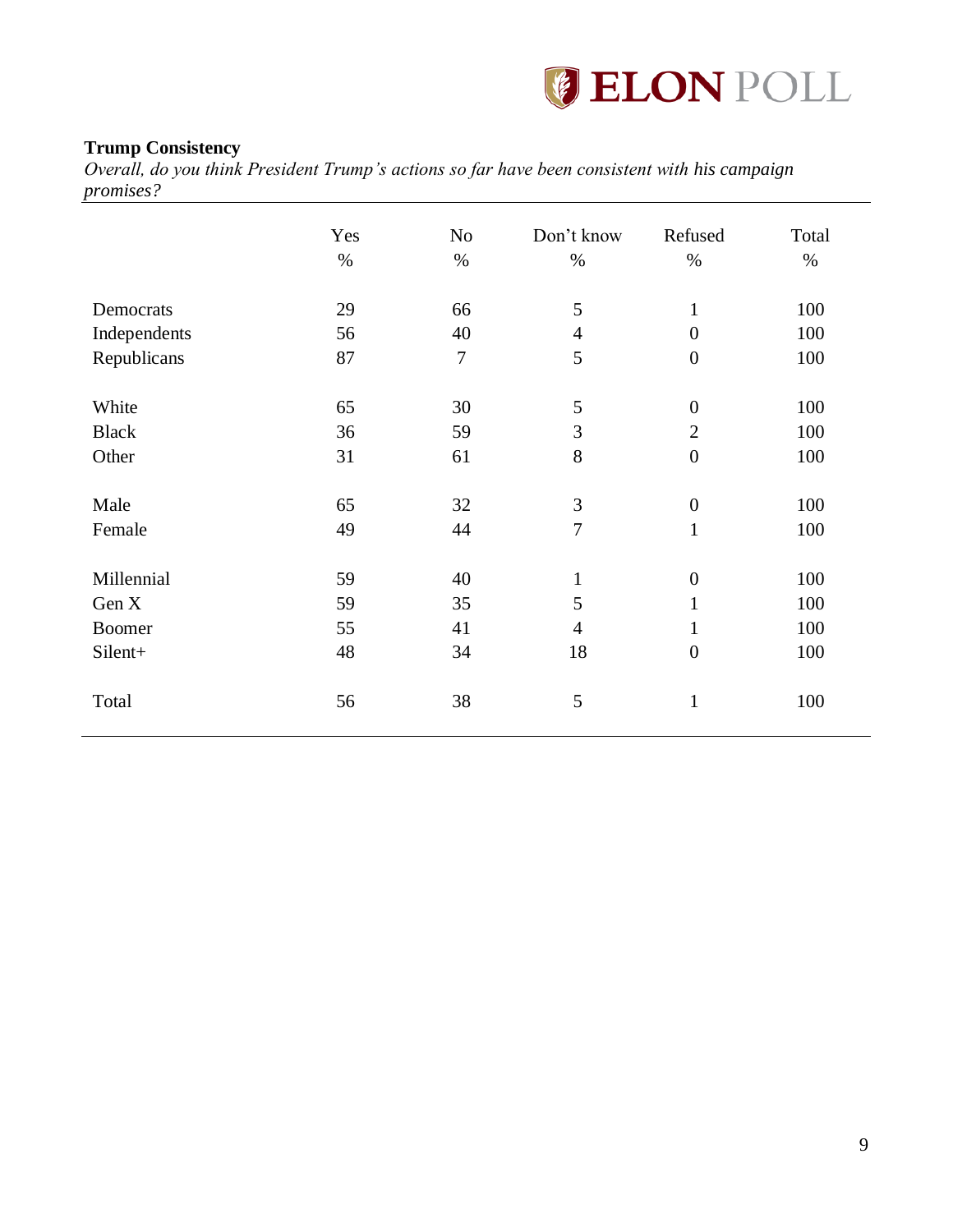

### <span id="page-10-0"></span>**Media Enemy**

*President Trump has said journalists and the media are the enemy of the American people. Do you [agree] or [disagree]?*

|               | Agree<br>$\%$ | Disagree<br>$\%$ | Don't know<br>$\%$ | Refused<br>$\%$  | Total<br>$\%$ |
|---------------|---------------|------------------|--------------------|------------------|---------------|
| Democrats     | 6             | 90               | $\overline{4}$     | $\mathbf{1}$     | 100           |
| Independents  | 39            | 54               | 6                  | $\overline{0}$   | 100           |
| Republicans   | 76            | 19               | 5                  | $\boldsymbol{0}$ | 100           |
| White         | 46            | 48               | 6                  | $\boldsymbol{0}$ | 100           |
| <b>Black</b>  | 18            | 76               | $\overline{4}$     | $\mathbf{2}$     | 100           |
| Other         | 27            | 65               | 8                  | $\boldsymbol{0}$ | 100           |
| Male          | 45            | 51               | $\overline{4}$     | $\mathbf{1}$     | 100           |
| Female        | 34            | 58               | 8                  | $\boldsymbol{0}$ | 100           |
| Millennial    | 42            | 53               | 5                  | $\boldsymbol{0}$ | 100           |
| Gen X         | 38            | 58               | 3                  | $\mathbf{1}$     | 100           |
| <b>Boomer</b> | 36            | 59               | $\overline{4}$     | $\mathbf{1}$     | 100           |
| Silent+       | 38            | 44               | 18                 | $\boldsymbol{0}$ | 100           |
| Total         | 39            | 55               | 6                  | $\mathbf{1}$     | 100           |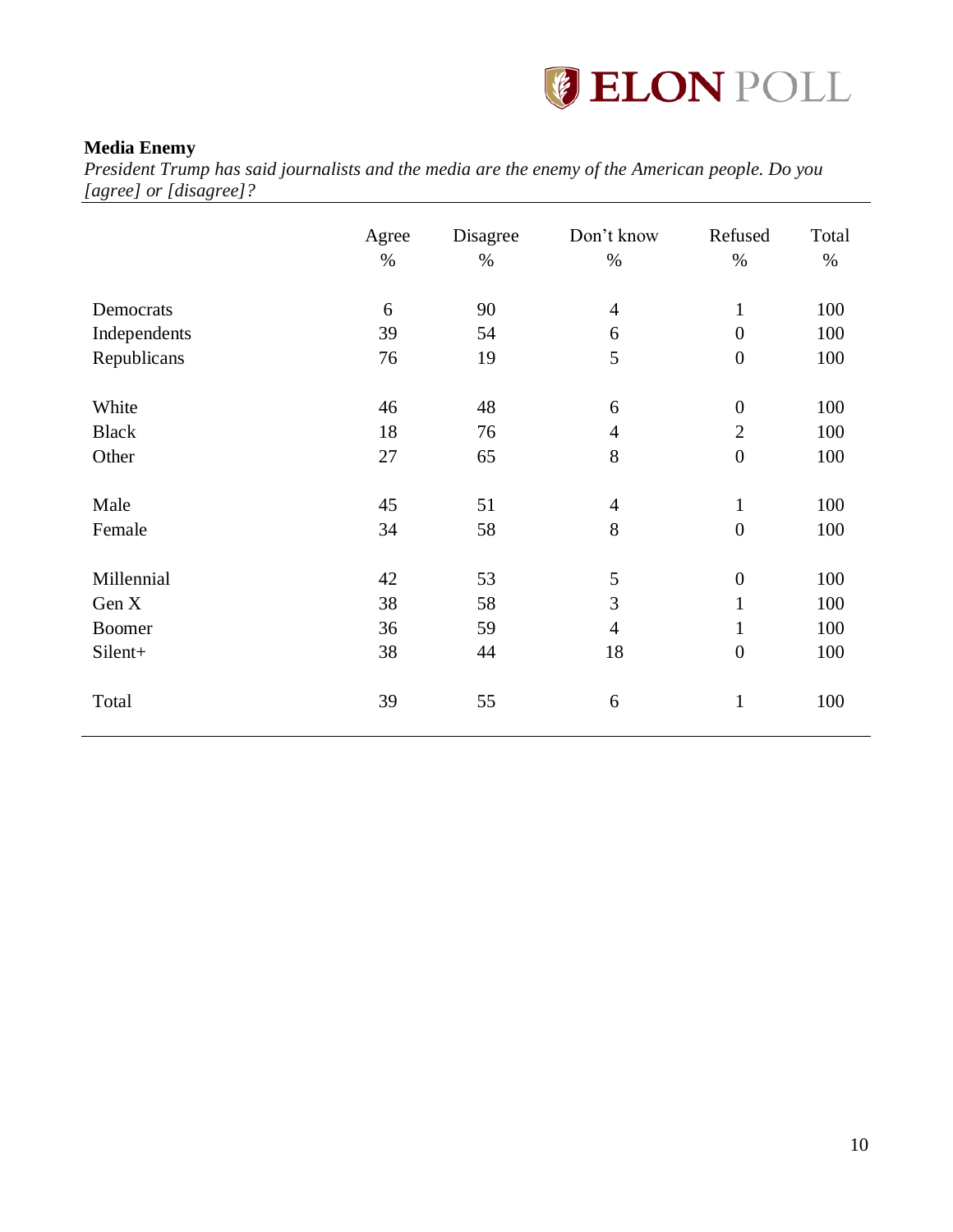

### <span id="page-11-0"></span>**Trump Twitter**

*Do you think the way President Trump uses Twitter is [appropriate] or [inappropriate]?*

|               | Appropriate<br>$\%$ | Inappropriate<br>$\%$ | Other/it<br>depends<br>$\%$ | Don't<br>know<br>$\%$ | Refused<br>$\%$  | Total<br>$\%$ |
|---------------|---------------------|-----------------------|-----------------------------|-----------------------|------------------|---------------|
| Democrats     | 3                   | 94                    | $\boldsymbol{0}$            | $\mathbf{2}$          | $\mathbf{1}$     | 100           |
| Independents  | 16                  | 73                    | 6                           | $\overline{4}$        | $\mathbf{1}$     | 100           |
| Republicans   | 37                  | 50                    | 5                           | $\overline{7}$        | $\mathbf{1}$     | 100           |
| White         | 20                  | 69                    | $\overline{4}$              | 6                     | 1                | 100           |
| <b>Black</b>  | $\overline{7}$      | 88                    | $\boldsymbol{0}$            | $\mathfrak{Z}$        | $\overline{2}$   | 100           |
| Other         | 27                  | 60                    | 13                          | $\boldsymbol{0}$      | $\boldsymbol{0}$ | 100           |
| Male          | 20                  | 71                    | 5                           | 3                     | $\mathbf{1}$     | 100           |
| Female        | 16                  | 74                    | $\overline{2}$              | $\overline{7}$        | $\mathbf{1}$     | 100           |
| Millennial    | 12                  | 81                    | 5                           | $\overline{2}$        | $\boldsymbol{0}$ | 100           |
| Gen X         | 18                  | 71                    | $\overline{4}$              | $\overline{4}$        | 3                | 100           |
| <b>Boomer</b> | 21                  | 72                    | $\mathfrak{Z}$              | 3                     | $\mathbf{1}$     | 100           |
| Silent+       | 22                  | 56                    | 3                           | 19                    | $\boldsymbol{0}$ | 100           |
| Total         | 18                  | 73                    | $\overline{4}$              | 5                     | $\mathbf{1}$     | 100           |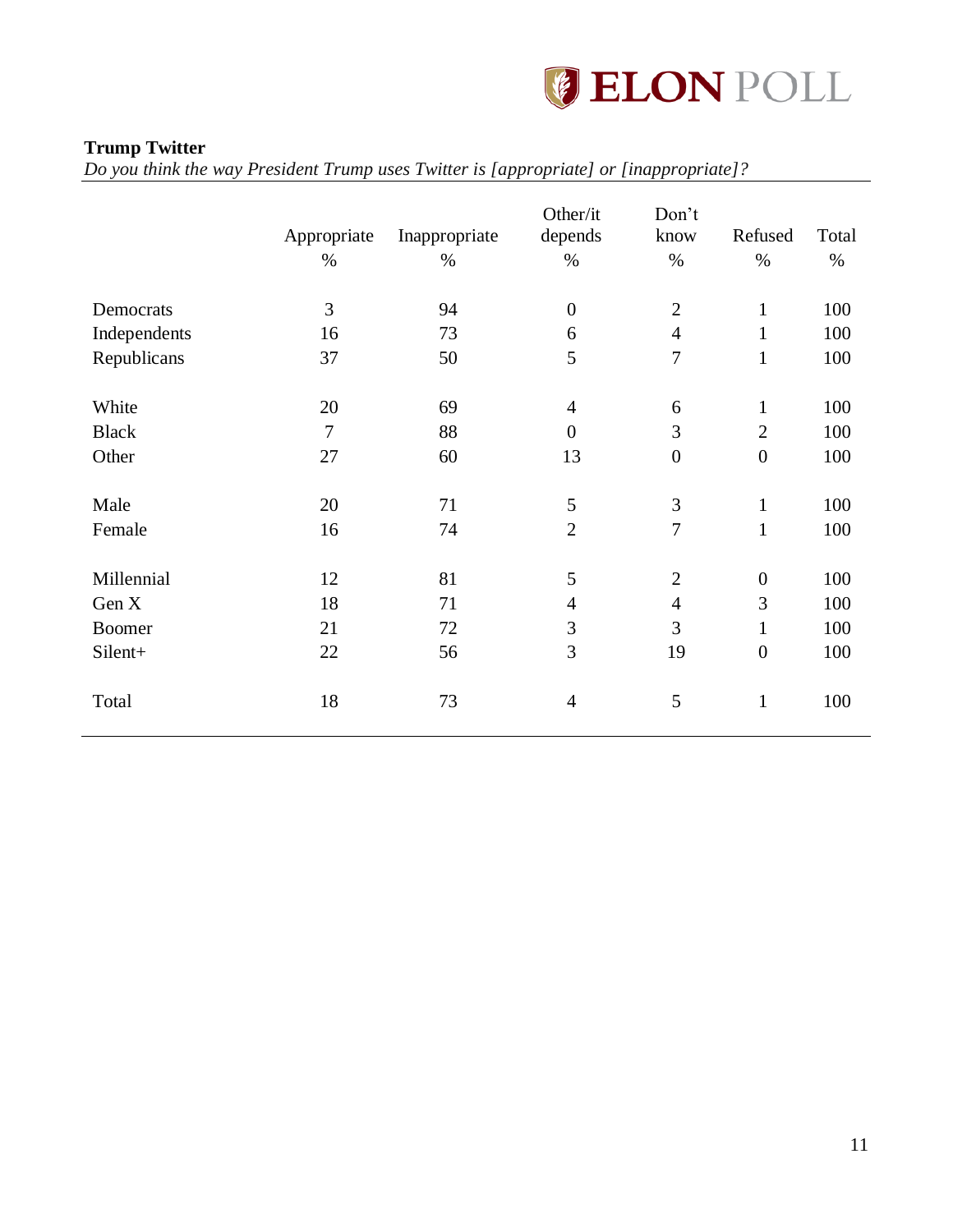

### <span id="page-12-0"></span>**Steve Bannon**

|               | Favorable<br>$\%$ | Unfavorable<br>$\%$ | Don't Know<br>$\%$ | Refused<br>$\%$  | Total<br>$\%$ |
|---------------|-------------------|---------------------|--------------------|------------------|---------------|
| Democrats     | $\mathbf{1}$      | 52                  | 47                 | $\overline{0}$   | 100           |
| Independents  | 15                | 48                  | 36                 | $\mathbf{1}$     | 100           |
| Republicans   | 17                | 16                  | 67                 | $\boldsymbol{0}$ | 100           |
| White         | 14                | 38                  | 47                 | $\mathbf{1}$     | 100           |
| <b>Black</b>  | $\overline{4}$    | 37                  | 58                 | $\mathbf{1}$     | 100           |
| Other         | $\overline{0}$    | 65                  | 35                 | $\boldsymbol{0}$ | 100           |
| Male          | 15                | 44                  | 41                 | $\boldsymbol{0}$ | 100           |
| Female        | 8                 | 36                  | 55                 | $\mathbf{1}$     | 100           |
| Millennial    | 8                 | 34                  | 56                 | $\mathbf{1}$     | 100           |
| Gen X         | 9                 | 43                  | 47                 | $\mathbf{1}$     | 100           |
| <b>Boomer</b> | 13                | 45                  | 42                 | $\mathbf{1}$     | 100           |
| Silent+       | 18                | 33                  | 49                 | $\boldsymbol{0}$ | 100           |
| Total         | 11                | 40                  | 48                 | $\mathbf{1}$     | 100           |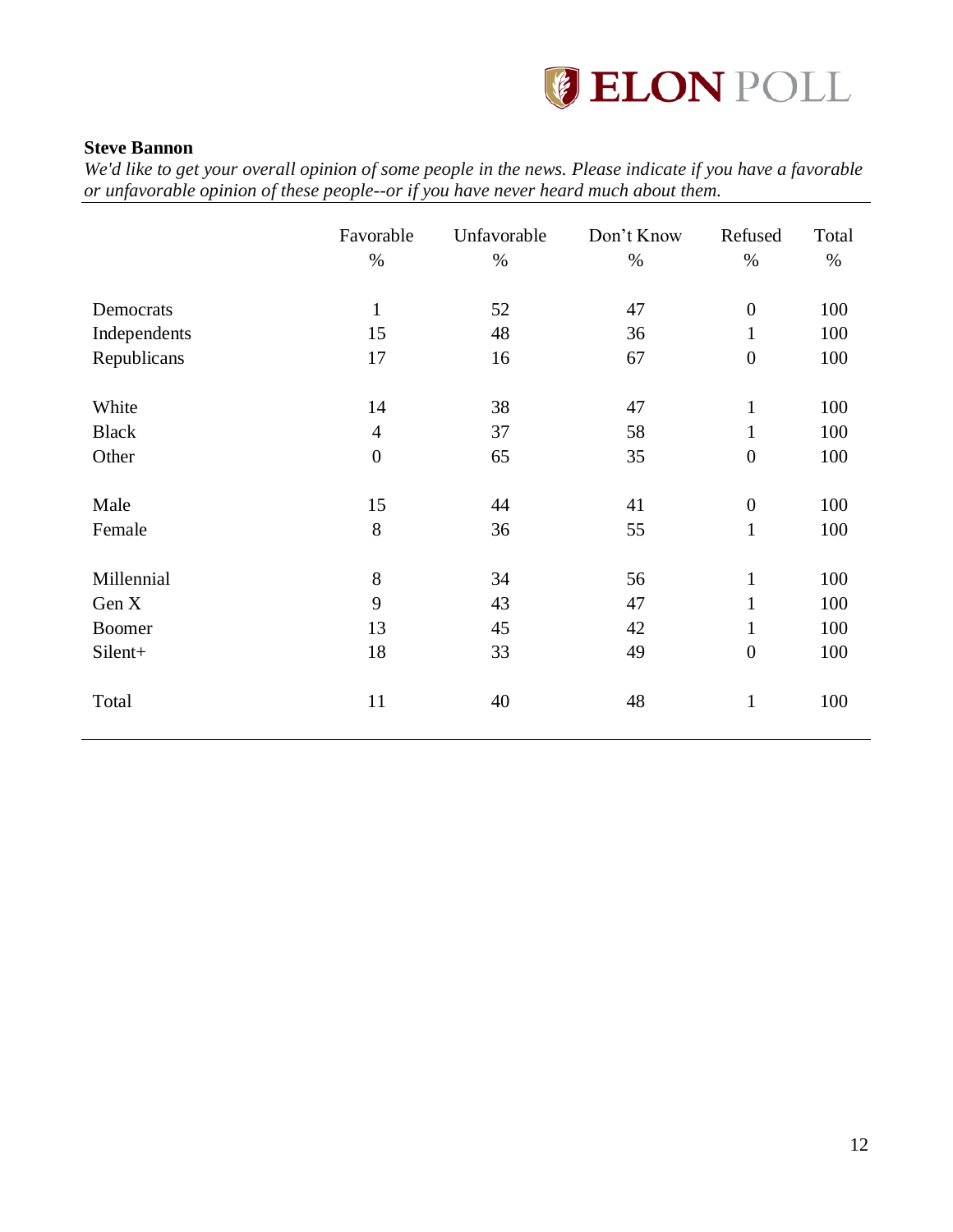

### <span id="page-13-0"></span>**Ivanka Trump**

|              | Favorable<br>$\%$ | Unfavorable<br>$\%$ | Don't Know<br>$\%$ | Refused<br>$\%$  | Total<br>$\%$ |
|--------------|-------------------|---------------------|--------------------|------------------|---------------|
| Democrats    | 16                | 55                  | 29                 | $\boldsymbol{0}$ | 100           |
| Independents | 50                | 32                  | 17                 | $\mathbf{1}$     | 100           |
| Republicans  | 79                | 6                   | 15                 | $\boldsymbol{0}$ | 100           |
| White        | 56                | 28                  | 16                 | $\mathbf{1}$     | 100           |
| <b>Black</b> | 18                | 50                  | 31                 | $\mathbf{1}$     | 100           |
| Other        | 42                | 15                  | 42                 | $\overline{0}$   | 100           |
| Male         | 51                | 29                  | 18                 | $\mathbf{1}$     | 100           |
| Female       | 43                | 34                  | 23                 | $\boldsymbol{0}$ | 100           |
| Millennial   | 44                | 38                  | 19                 | $\boldsymbol{0}$ | 100           |
| Gen X        | 51                | 24                  | 24                 | $\mathbf{1}$     | 100           |
| Boomer       | 43                | 35                  | 20                 | $\overline{2}$   | 100           |
| Silent+      | 55                | 27                  | 18                 | $\boldsymbol{0}$ | 100           |
| Total        | 47                | 32                  | 21                 | $\mathbf{1}$     | 100           |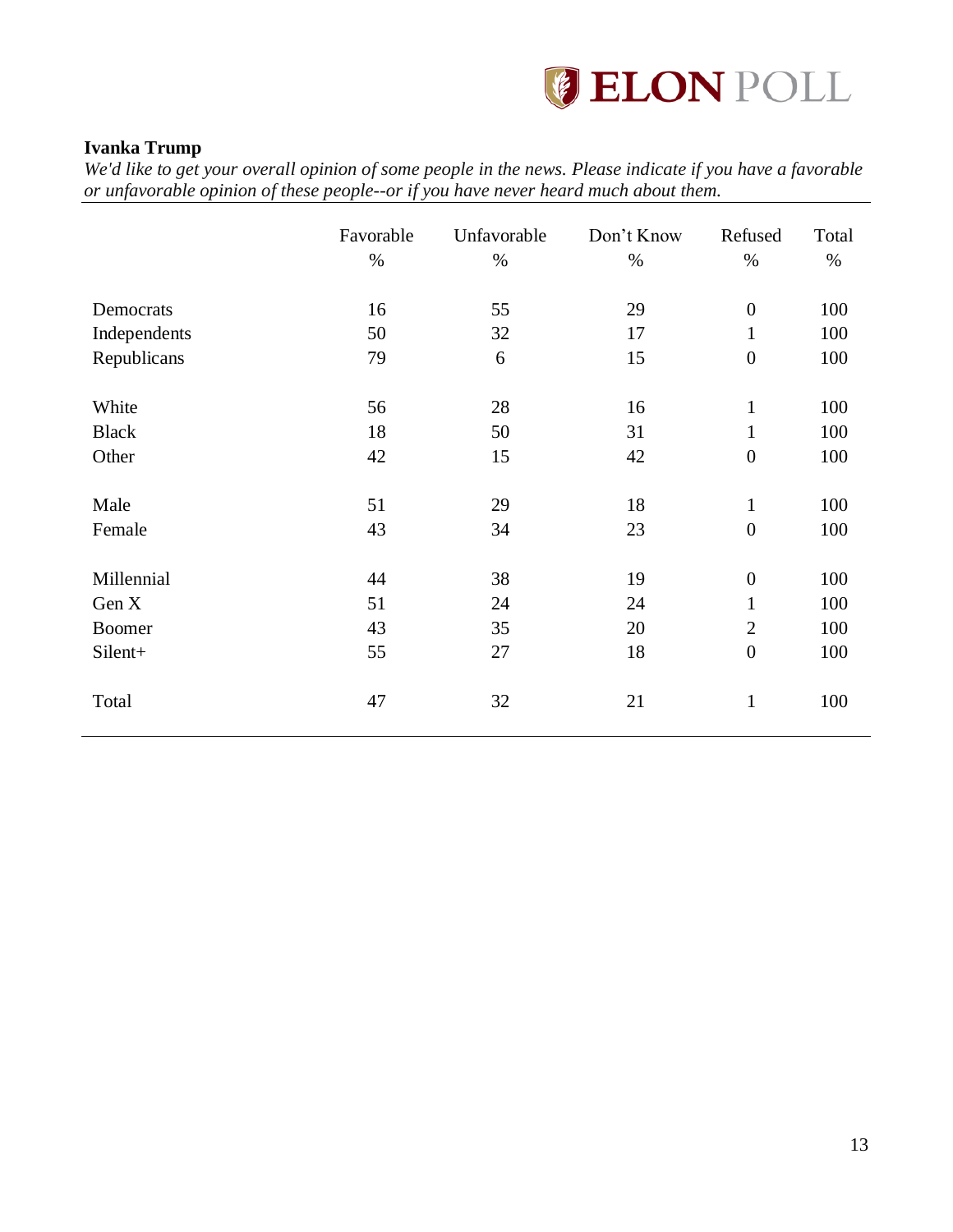

### <span id="page-14-0"></span>**Jared Kushner**

|               | Favorable<br>$\%$ | Unfavorable<br>$\%$ | Don't Know<br>$\%$ | Refused<br>$\%$  | Total<br>$\%$ |
|---------------|-------------------|---------------------|--------------------|------------------|---------------|
| Democrats     | 9                 | 43                  | 48                 | $\boldsymbol{0}$ | 100           |
| Independents  | 19                | 33                  | 47                 | $\mathbf{1}$     | 100           |
| Republicans   | 35                | $\overline{7}$      | 58                 | $\boldsymbol{0}$ | 100           |
| White         | 23                | 26                  | 50                 | $\mathbf{1}$     | 100           |
| <b>Black</b>  | 10                | 32                  | 57                 | $\mathbf{1}$     | 100           |
| Other         | 19                | 38                  | 43                 | $\boldsymbol{0}$ | 100           |
| Male          | 21                | 29                  | 49                 | $\mathbf{1}$     | 100           |
| Female        | 19                | 28                  | 53                 | $\boldsymbol{0}$ | 100           |
| Millennial    | 10                | 33                  | 58                 | $\boldsymbol{0}$ | 100           |
| Gen X         | 24                | 24                  | 51                 | $\mathbf{1}$     | 100           |
| <b>Boomer</b> | 25                | 31                  | 44                 | $\mathbf{1}$     | 100           |
| Silent+       | 24                | 22                  | 54                 | $\boldsymbol{0}$ | 100           |
| Total         | 20                | 28                  | 51                 | $\mathbf{1}$     | 100           |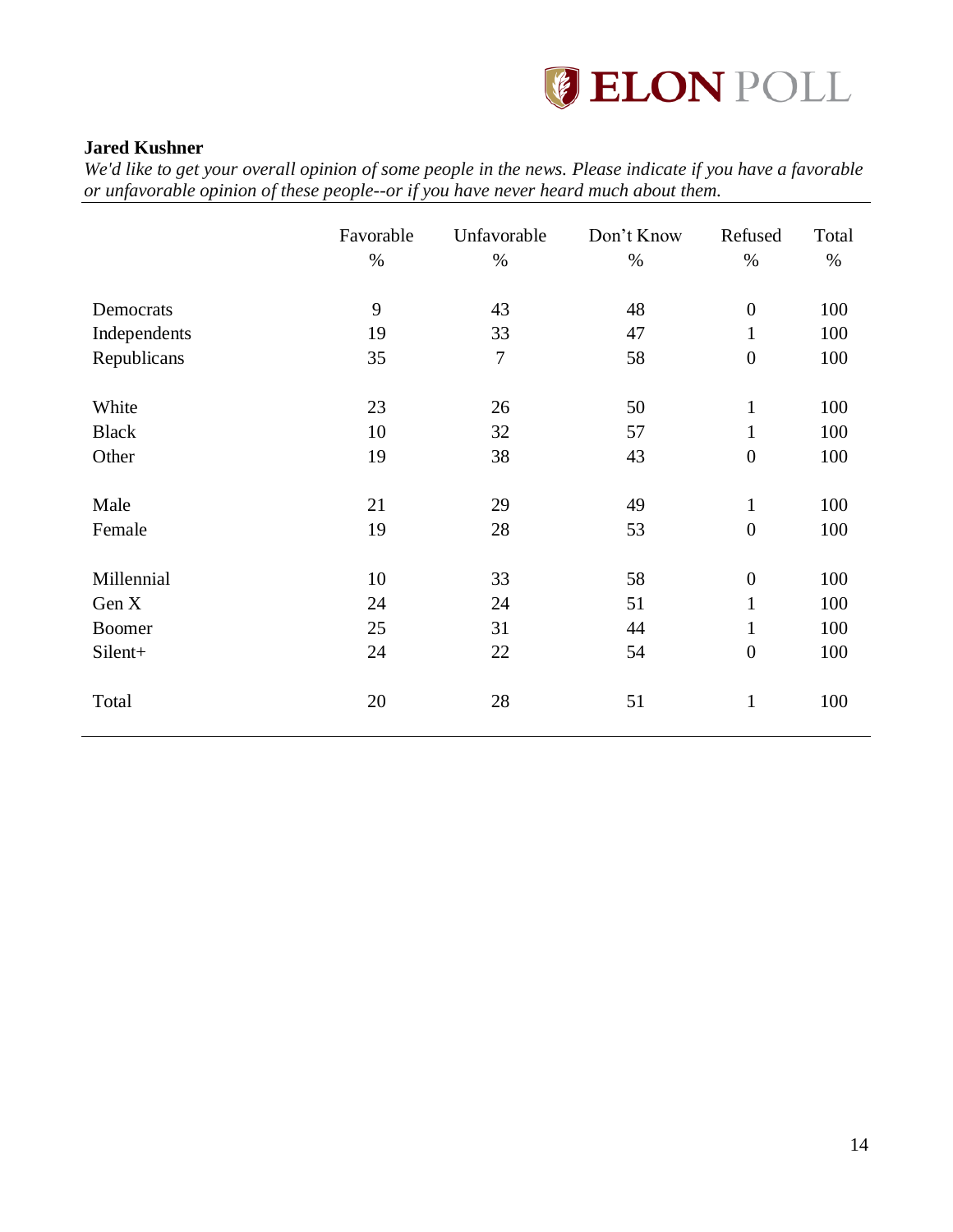

### <span id="page-15-0"></span>**Sean Spicer**

|               | Favorable<br>$\%$ | Unfavorable<br>$\%$ | Don't Know<br>$\%$ | Refused<br>$\%$  | Total<br>$\%$ |
|---------------|-------------------|---------------------|--------------------|------------------|---------------|
| Democrats     | 6                 | 64                  | 30                 | $\overline{0}$   | 100           |
| Independents  | 25                | 53                  | 21                 | $\boldsymbol{0}$ | 100           |
| Republicans   | 47                | 11                  | 42                 | $\boldsymbol{0}$ | 100           |
| White         | 29                | 40                  | 31                 | $\boldsymbol{0}$ | 100           |
| <b>Black</b>  | 12                | 53                  | 34                 | $\mathbf{1}$     | 100           |
| Other         | 25                | 61                  | 13                 | $\overline{0}$   | 100           |
| Male          | 34                | 46                  | 20                 | $\boldsymbol{0}$ | 100           |
| Female        | 17                | 43                  | 39                 | $\boldsymbol{0}$ | 100           |
| Millennial    | 22                | 47                  | 30                 | $\boldsymbol{0}$ | 100           |
| Gen X         | 24                | 48                  | 27                 | $\mathbf{1}$     | 100           |
| <b>Boomer</b> | 26                | 45                  | 28                 | $\mathbf{1}$     | 100           |
| Silent+       | 32                | 26                  | 42                 | $\boldsymbol{0}$ | 100           |
| Total         | 25                | 44                  | 30                 | $\boldsymbol{0}$ | 100           |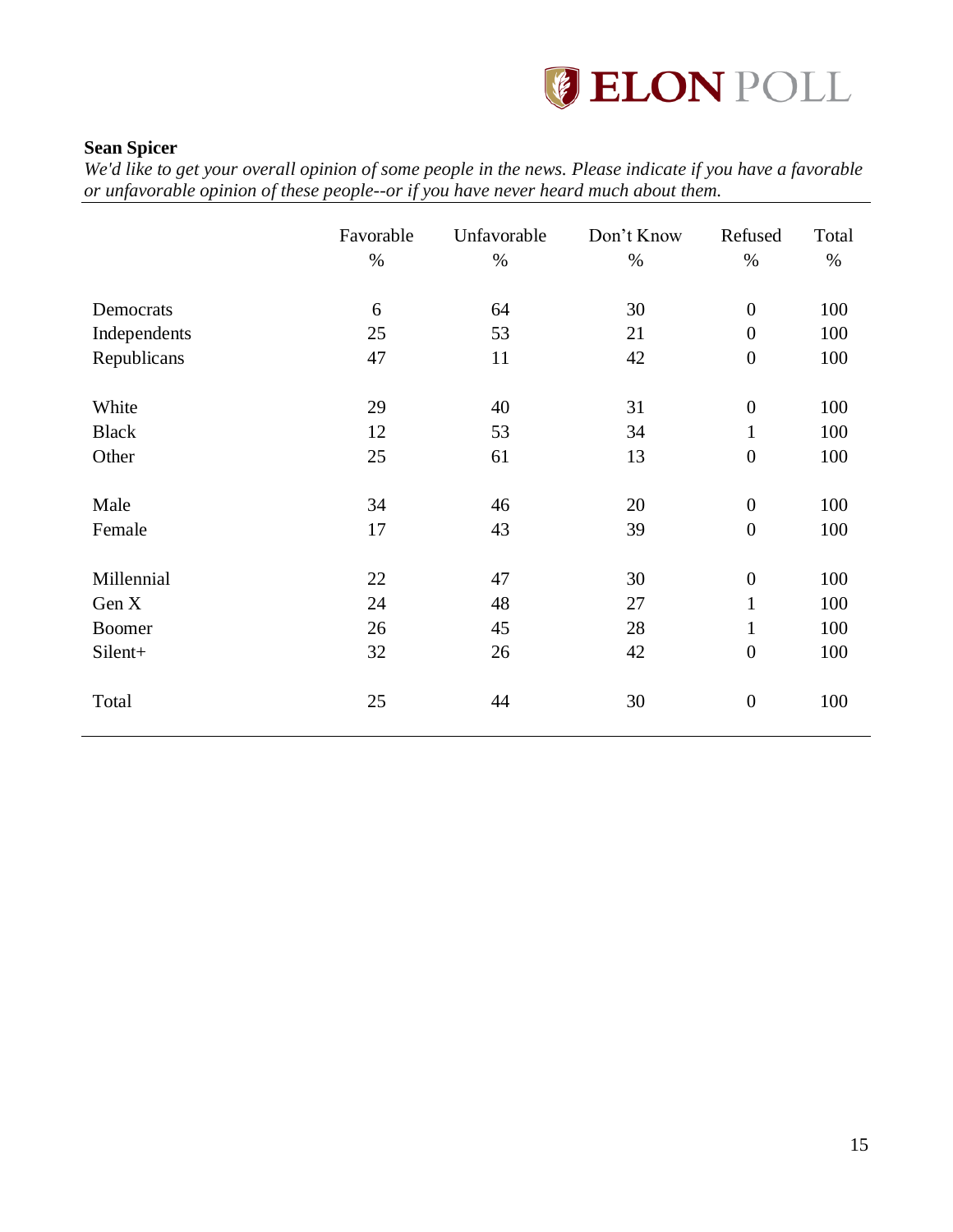

### <span id="page-16-0"></span>**Border Wall**

*All in all, would you [support] or [oppose] building a wall along the entire border with Mexico?*

|              | Support<br>$\%$ | Oppose<br>$\%$ | Other/it depends<br>$\%$ | Don't know<br>$\%$ | Refused<br>$\%$  | Total<br>$\%$ |
|--------------|-----------------|----------------|--------------------------|--------------------|------------------|---------------|
| Democrats    | 6               | 92             | $\boldsymbol{0}$         | $\boldsymbol{0}$   | $\mathbf{1}$     | 100           |
| Independents | 31              | 64             | 5                        | 1                  | $\overline{0}$   | 100           |
| Republicans  | 76              | 15             | 6                        | $\overline{2}$     | $\mathbf{1}$     | 100           |
| White        | 43              | 51             | 5                        | $\overline{2}$     | $\overline{0}$   | 100           |
| <b>Black</b> | 11              | 86             | $\mathbf{1}$             | $\boldsymbol{0}$   | $\overline{2}$   | 100           |
| Other        | 35              | 60             | $\overline{0}$           | 5                  | $\overline{0}$   | 100           |
| Male         | 39              | 56             | $\overline{4}$           | $\mathbf{1}$       | $\boldsymbol{0}$ | 100           |
| Female       | 32              | 62             | 3                        | $\overline{2}$     | $\mathbf{1}$     | 100           |
| Millennial   | 31              | 65             | $\mathbf{2}$             | $\overline{2}$     | $\boldsymbol{0}$ | 100           |
| Gen X        | 37              | 56             | 5                        | $\overline{0}$     | $\mathbf{1}$     | 100           |
| Boomer       | 37              | 59             | $\mathbf{2}$             | $\mathfrak{2}$     | $\mathbf{1}$     | 100           |
| Silent+      | 39              | 51             | 8                        | $\overline{2}$     | $\overline{0}$   | 100           |
| Total        | 35              | 59             | $\overline{4}$           | $\mathbf{1}$       | $\mathbf{1}$     | 100           |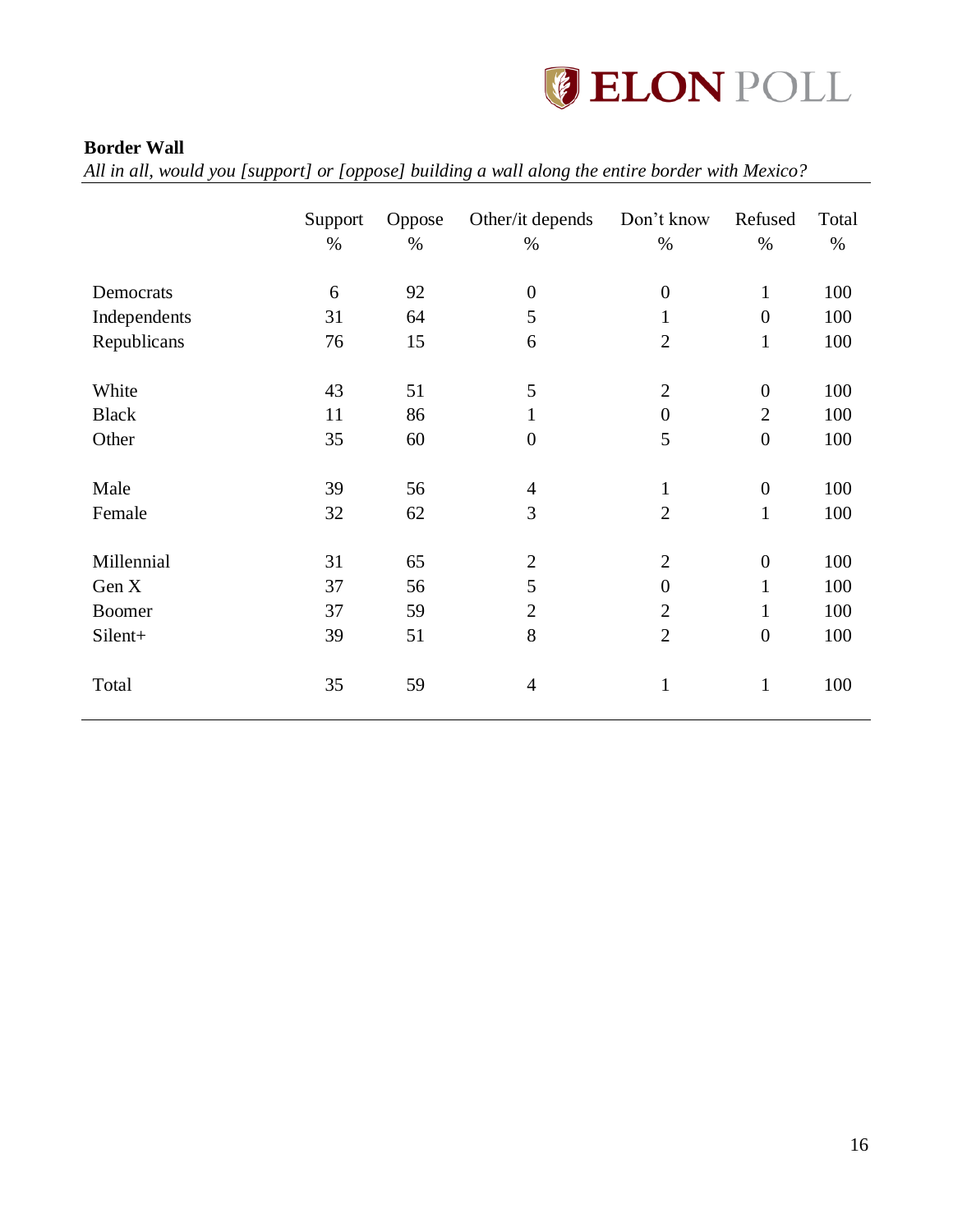

### <span id="page-17-0"></span>**Will the ACA Make Things Better**

*In the long run, how do you think the Affordable Care Act, often referred to as Obamacare, will affect the healthcare situation in North Carolina as a whole: will it make things [better], [worse], or will it not make much of a difference?* 

|               | Make<br>things<br>better<br>$\%$ | Make<br>things<br>worse<br>$\%$ | Not much<br>difference<br>$\%$ | Don't<br>know<br>$\%$ | Refused<br>$\%$  | Total<br>$\%$ |
|---------------|----------------------------------|---------------------------------|--------------------------------|-----------------------|------------------|---------------|
| Democrats     | 63                               | 12                              | 18                             | 6                     | $\boldsymbol{0}$ | 100           |
| Independents  | 28                               | 44                              | 22                             | 6                     | $\boldsymbol{0}$ | 100           |
| Republicans   | 6                                | 79                              | 8                              | $\overline{7}$        | $\overline{0}$   | 100           |
| White         | 26                               | 53                              | 16                             | 5                     | $\boldsymbol{0}$ | 100           |
| <b>Black</b>  | 48                               | 18                              | 22                             | 11                    | $\mathbf{1}$     | 100           |
| Other         | 49                               | 28                              | 11                             | 12                    | $\boldsymbol{0}$ | 100           |
| Male          | 31                               | 49                              | 17                             | $\overline{2}$        | $\boldsymbol{0}$ | 100           |
| Female        | 32                               | 39                              | 17                             | 11                    | $\boldsymbol{0}$ | 100           |
| Millennial    | 34                               | 38                              | 22                             | 6                     | $\boldsymbol{0}$ | 100           |
| Gen X         | 30                               | 44                              | 18                             | $8\,$                 | $\boldsymbol{0}$ | 100           |
| <b>Boomer</b> | 33                               | 46                              | 13                             | $\boldsymbol{7}$      | $\mathbf{1}$     | 100           |
| Silent+       | 26                               | 54                              | 15                             | 5                     | $\boldsymbol{0}$ | 100           |
| Total         | 32                               | 44                              | 17                             | $\overline{7}$        | $\boldsymbol{0}$ | 100           |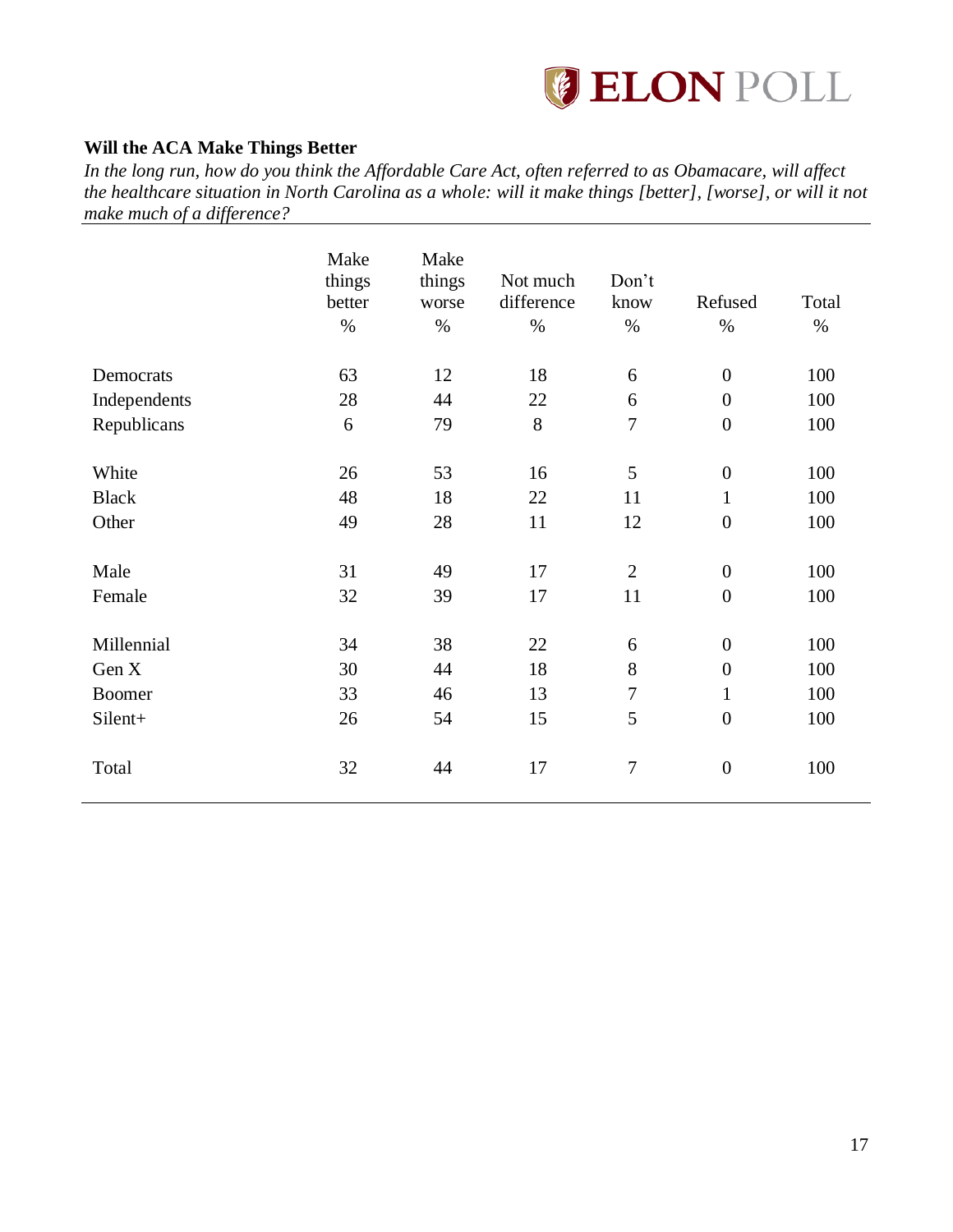

### <span id="page-18-0"></span>**Repeal and Replace the ACA**

*Should President Trump and Congress continue to try to pass a health care bill to repeal and replace the Affordable Care Act, or should they move on to other issues?*

|               | Continue<br>$\%$ | Move on<br>$\%$ | Don't know<br>$\%$ | Refused<br>$\%$  | Total<br>$\%$ |
|---------------|------------------|-----------------|--------------------|------------------|---------------|
| Democrats     | 11               | 86              | $\mathfrak{Z}$     | $\mathbf{1}$     | 100           |
| Independents  | 42               | 53              | 5                  | $\mathbf{1}$     | 100           |
| Republicans   | 84               | 8               | $8\,$              | $\boldsymbol{0}$ | 100           |
| White         | 55               | 39              | 6                  | $\overline{0}$   | 100           |
| <b>Black</b>  | 16               | 80              | $\overline{2}$     | $\overline{2}$   | 100           |
| Other         | 19               | 73              | 8                  | $\overline{0}$   | 100           |
| Male          | 48               | 48              | 3                  | $\mathbf{1}$     | 100           |
| Female        | 41               | 51              | 8                  | $\mathbf{1}$     | 100           |
| Millennial    | 39               | 54              | $\tau$             | $\boldsymbol{0}$ | 100           |
| Gen X         | 47               | 49              | $\overline{2}$     | $\mathbf{1}$     | 100           |
| <b>Boomer</b> | 47               | 50              | $\overline{2}$     | $\mathbf{1}$     | 100           |
| Silent+       | 45               | 40              | 15                 | $\overline{0}$   | 100           |
| Total         | 44               | 50              | 5                  | $\mathbf{1}$     | 100           |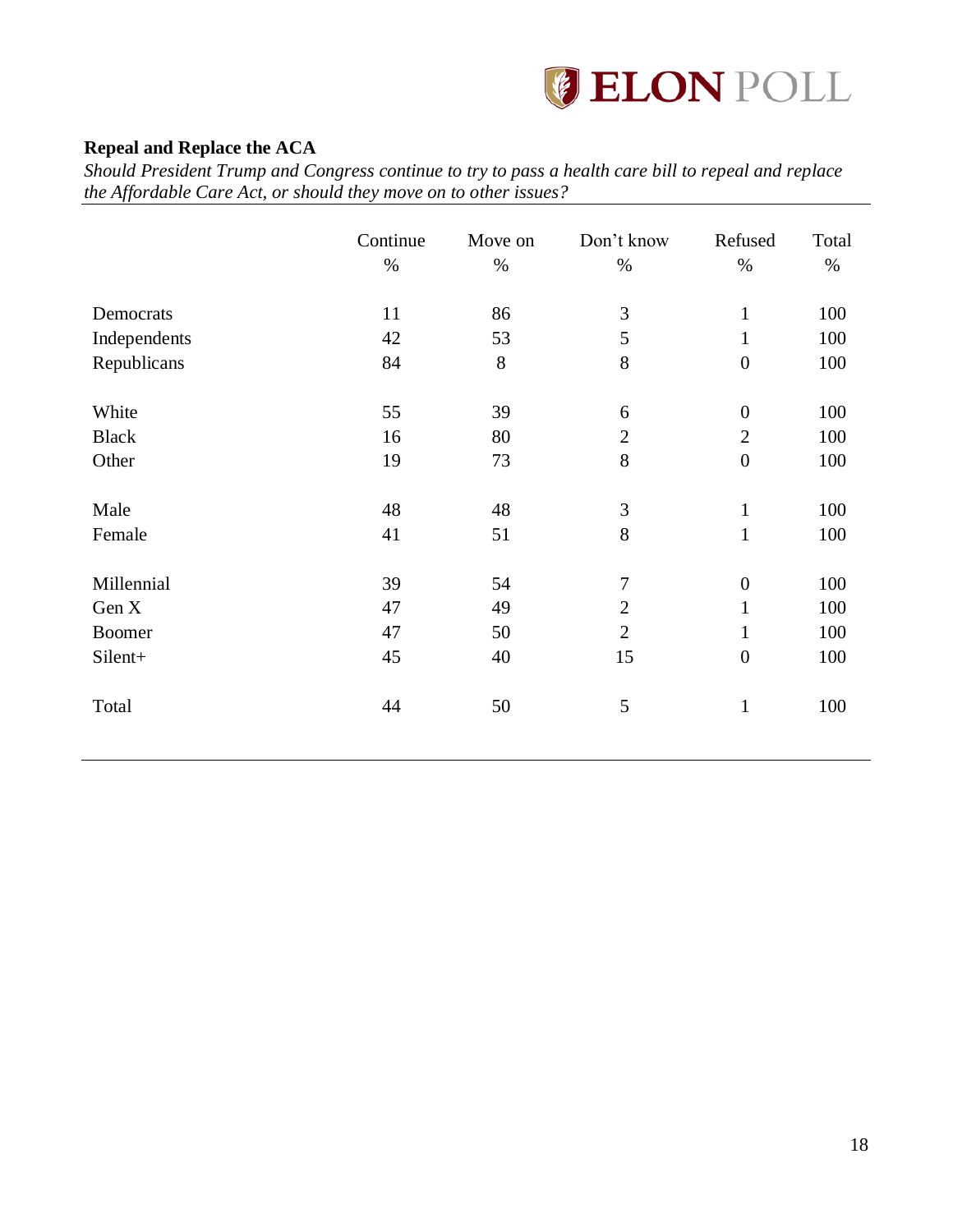

# <span id="page-19-0"></span>**Question Ordering**

| $\bullet$     | Introduction              |  |
|---------------|---------------------------|--|
| O             |                           |  |
| O             |                           |  |
| Approval      |                           |  |
| O             |                           |  |
| O             |                           |  |
| $\circ$       |                           |  |
| O             |                           |  |
| O             |                           |  |
| O             |                           |  |
| Politicians   |                           |  |
| O             |                           |  |
| $\circ$       |                           |  |
| O             |                           |  |
| O             |                           |  |
| $\circ$       |                           |  |
| O             |                           |  |
| O             |                           |  |
| $\circ$       |                           |  |
| $\circ$       |                           |  |
| <b>Issues</b> |                           |  |
| O             |                           |  |
| O             |                           |  |
| O             |                           |  |
| O             |                           |  |
| $\circ$       |                           |  |
| O             |                           |  |
| $\circ$       |                           |  |
| $\circ$       |                           |  |
| O             |                           |  |
| O             |                           |  |
| O             |                           |  |
| O             |                           |  |
|               | Foreign Affairs           |  |
| $\circ$       |                           |  |
| $\circ$       |                           |  |
| $\circ$       |                           |  |
| O             |                           |  |
| $\circ$       |                           |  |
|               | Perceptions of Government |  |
| $\circ$       |                           |  |
| $\circ$       |                           |  |
| O             |                           |  |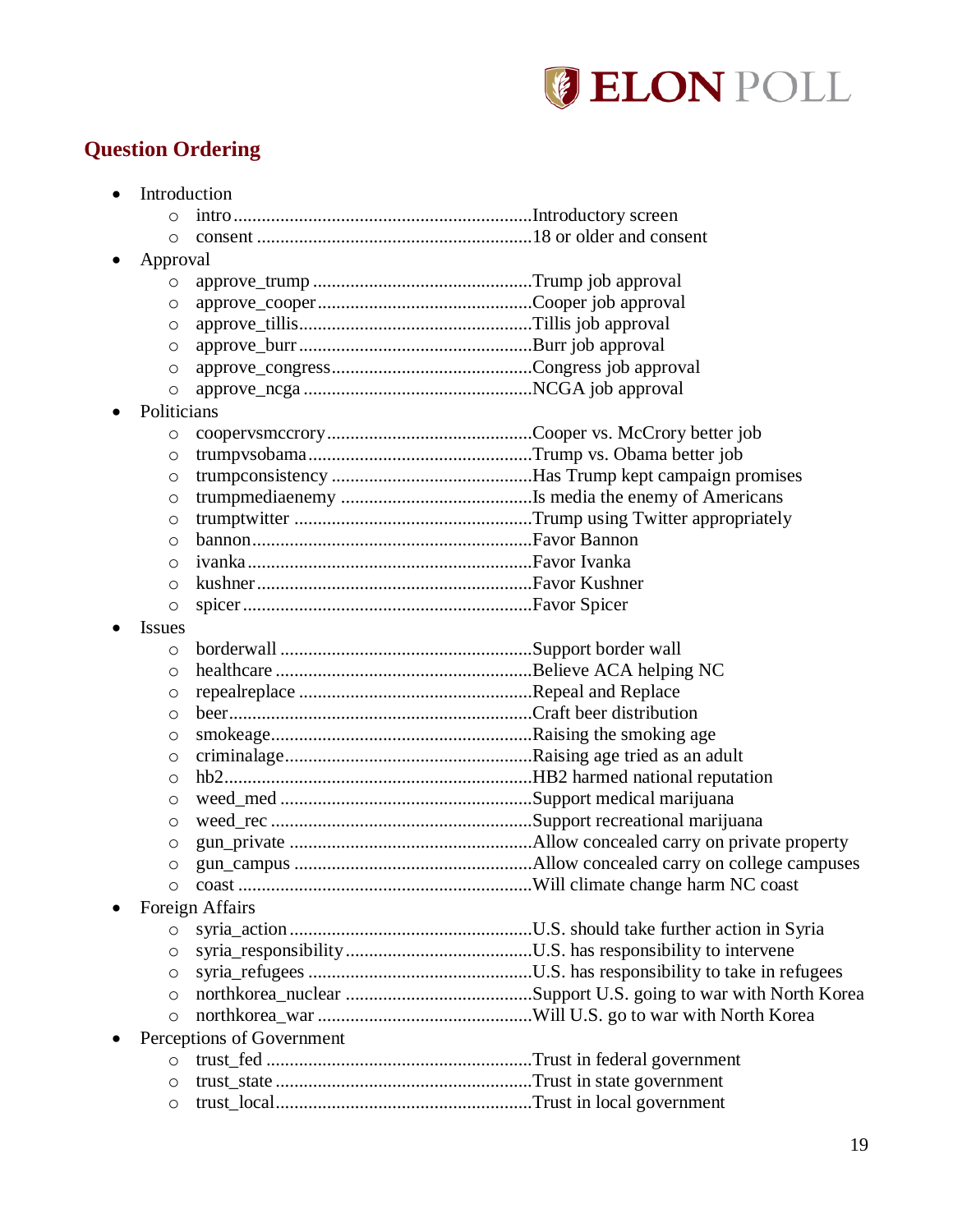

| $\Omega$ |                                 |  |
|----------|---------------------------------|--|
| $\circ$  |                                 |  |
| $\circ$  |                                 |  |
| $\circ$  |                                 |  |
|          | Demographics                    |  |
|          |                                 |  |
| $\circ$  |                                 |  |
| $\Omega$ |                                 |  |
|          |                                 |  |
| O        |                                 |  |
|          |                                 |  |
|          |                                 |  |
|          | ٠                               |  |
| ∩        |                                 |  |
|          | <b>Post-Interview Questions</b> |  |
|          |                                 |  |
|          |                                 |  |

o accent .............................................................Has southern accent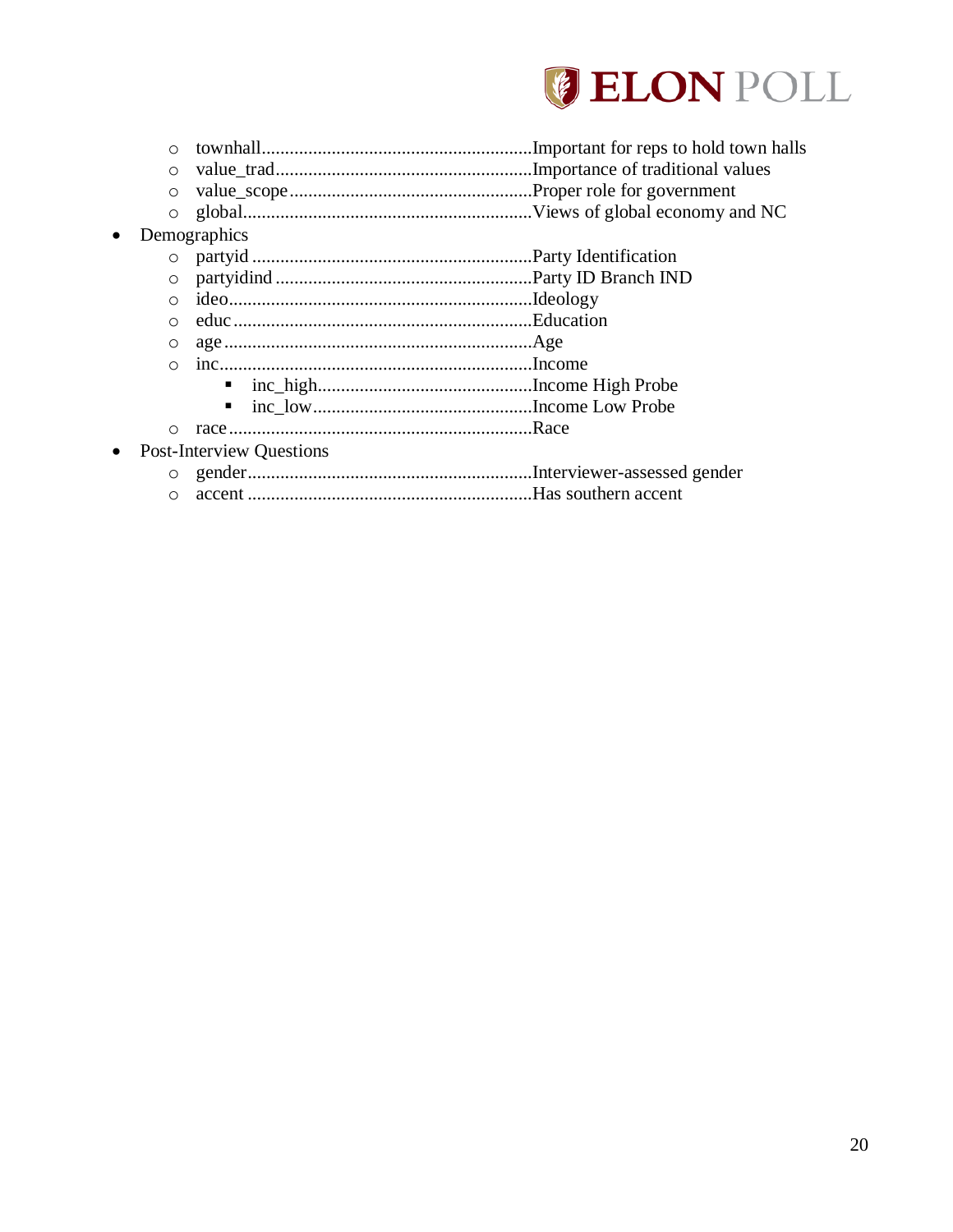

# <span id="page-21-0"></span>**Methodological Information**

|                           | Population Registered Voters, North Carolina                                |
|---------------------------|-----------------------------------------------------------------------------|
|                           |                                                                             |
|                           |                                                                             |
|                           |                                                                             |
| Margin of Error:+/- 4.36% |                                                                             |
| Confidence Level: 95%     |                                                                             |
|                           | Weighting Variables: Age, Race, and Gender, Registered Party Identification |

### *Procedure*

The Elon University Poll uses a random sample of North Carolina voters with telephones and wireless (cell) telephone numbers.

For the administration of surveys, the Elon University Poll uses CATI system software (Computer Assisted Telephone Interviewing). We attempt to reach each working telephone number in the sample up to three times. We only interview residents of North Carolina who are over 18. In compliance with FCC rules, each phone number was dialed manually by a human interviewer. An interview is complete only if a respondent progresses through the entire survey.

The Elon University Poll conducted the survey in English. Live interviewers called from 5:20 pm to 9:00 pm, Monday through Thursday, 4/18-4/20 and 4:10 pm to 8:10 pm on Friday 4/21.

### *Weighting*

Weights were generated using a technique known as iterative proportional fitting, also known as raking. We typically weight results from the Elon University Poll on multiple demographic characteristics. In the case of this survey, our target population was registered voters in North Carolina. The weight variables were race, gender, age and registered party identification. Each variable was weighted to match relative proportions of registered voters in North Carolina (active and inactive). These proportions were calculated from the NC SOBE voter file accessed on 4/17/17. Note that registered party differs significantly from self-identified party identification, which is more of a psychological attachment than a stable demographic.

Because the sample was from the voter registration list rather than a random digit dial, we did not weight on phone usage (as is our practice with RDD surveys), largely because CDC parameters of phone usage are reflective of the general population rather than registered voters alone. However, phone usage (reported in the topline) is roughly approximate CDC estimates for all North Carolina Residents.

### *Design Effects*

The standard error of an estimate for a simple random sample is different from the standard error of an estimate based on a weighted sample. This is referred to as a design effect. For example the overall design effect for the final weights for the sample of registered voters in North Carolina was 1.094. So an adjusted margin of error for that sample that takes into account the design effect of a survey would be +/- 4.77 instead of +/- 4.36.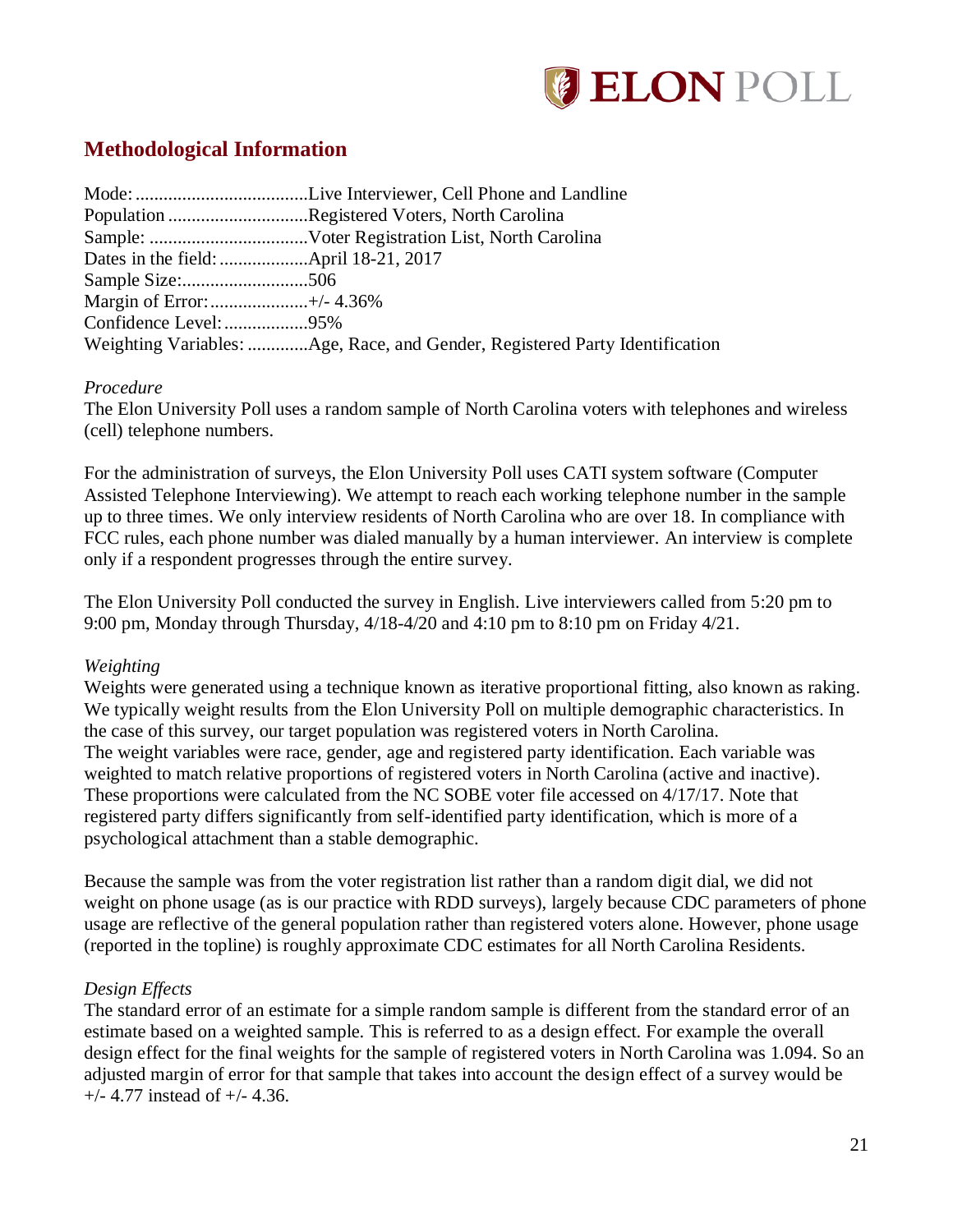

### *Support for Transparency*

The Elon University Poll supports transparency in survey research and is a charter member of the American Association for Public Opinion Research Transparency Initiative, which is a program promoting openness and transparency about survey research methods and operations among survey research professionals and the industry. All information about the Elon University Poll that we released to the public conforms to reporting conventions recommended by the American Association for Public Opinion Research and the National Council on Public Polls.

### *Question Construction and Question Order*

In releasing survey results, the Elon University Poll provides the questions as worded and the order in which respondents receive these questions. In some cases question ordering rotates to avoid biases. In an effort to provide neutral, non-biased questions, we attempt to observe conventional question wording and question order protocols in all of our polls. In order to avoid recency or primacy effects, we randomize candidate names and directional response options (e.g. support / oppose) within the text of each question. We pretest every questionnaire multiple times before entering the field.

### *Branching Questions*

For questions with multiple response options, we often program our surveys to branch into a secondary probing question.

### *"Don't Know" & "Refused" Response Options*

All questions include an option for respondents to volunteer "Don't Know" or to refuse. Unless otherwise noted, interviewers do not prompt "don't know" responses.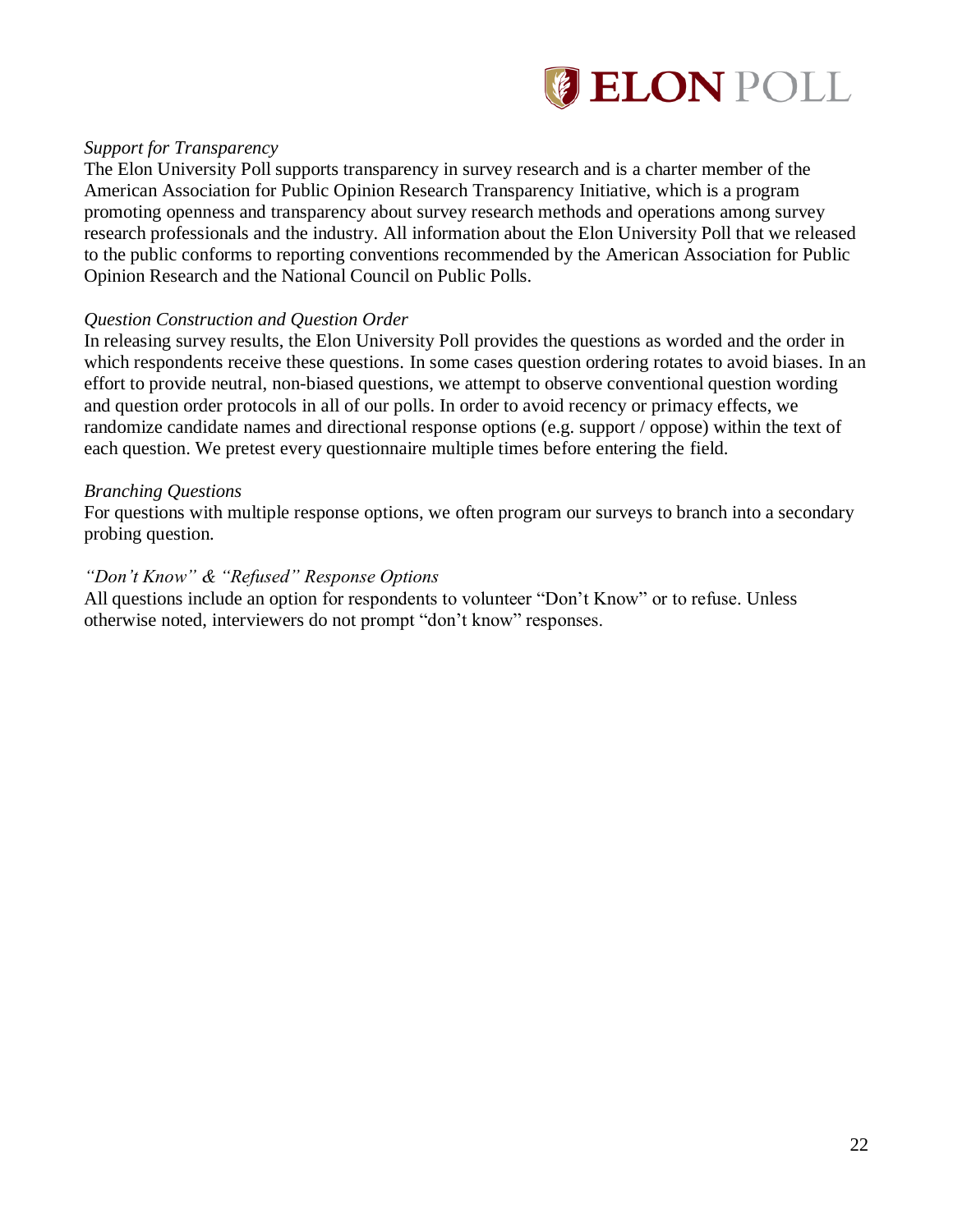

### **Frequently Asked Questions**

#### **1. Who pays for the Elon University Poll?**

Elon University fully funds the Elon University Poll. The poll operates under the auspices of the College of Arts and Sciences at Elon University, led by Dean Gabie Smith. The Elon University administration, led by Dr. Leo Lambert, president of the university, fully supports the Elon University Poll as part of its service to the community. Because of this generous support, the Elon University poll does not engage in any contract work. This permits the Elon University Poll to operate as a neutral, non-biased, non-partisan resource.

#### **2. Does the Elon University Poll favor a certain party?**

The Elon University Poll is an academic, non-partisan survey. We do not engage or work with any political candidates or parties. We employ best practices to ensure the results are not biased.

#### **3. Where do you get your numbers?**

We obtain a random sample of the North Carolina registered voter list from Survey Sample International (SSI). SSI enhances this list to provide up-to-date phone numbers for voters. In order to adjust for differing probabilities of completion by age, the sample was adjusted prior to making phone calls based on the likelihood of respondents of an age group to complete a survey.

#### **4. How many times do you call a number before giving up?**

We will attempt to call each working number up to three times before removing it from the sample.

#### **5. Do you call both cell phones and land lines?**

Yes. We use a mixed sample of both cell phones and landlines. In the case of this poll, our final sample consisted of 56% cell phones and 44% landline phones.

#### **6. Do you report non-response rates?**

Yes. We report non-response rates based on AAPOR guidelines. The response rate for the April 18-21, 2017 poll was 8.3% The response rate is calculated using the American Association of Public Opinion Research (AAPOR) formula RR4.

#### **7. Do you weight the data?**

Yes. We apply weights to the data. An iterative proportional fitting algorithm generates weights based on North Carolina State Board of Election statistics.

#### **8. Do you randomize response options?**

Yes. We rotate the order of candidate names in all applicable questions. We also rotate order of text for other questions, such as those that include response options such as "more" and "less." Furthermore, we rotate the order of some questions themselves if we suspect the order of a question could bias results.

#### **9. How are students involved in the Elon University Poll?**

Elon University students are involved with the survey as part of the University's commitment to civic engagement and experiential learning where "students learn through doing." Student interviewers receive training prior to engaging in interviewing. A team of student polling associates assists the directors with data collection.